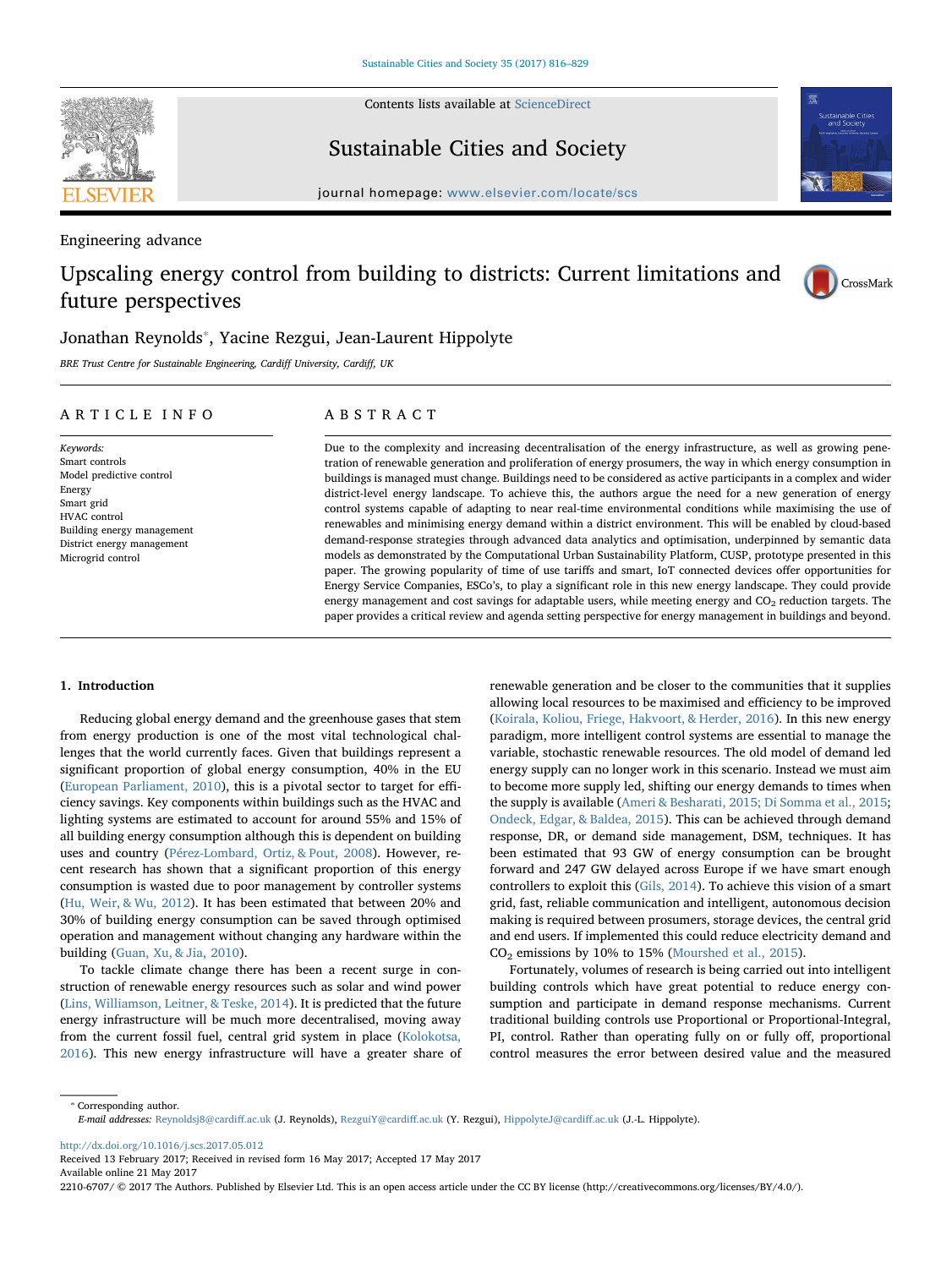value and gives a proportional output response signal. PI control adds an integral term to remove permanent gains found in proportional only control and this is the most common system currently used in HVAC controllers [\(CIBSE, 2009\)](#page-11-1). However modern advances in computational intelligence could allow direct digital control. Microprocessors could be programmed with artificial intelligence to provide advanced, adaptable and more optimal control. Furthermore, given the decentralisation of energy supply there is a requirement for building controllers to be more aware of their environment and adaptable to local circumstances to make best use of local generation capacity. The increased use of time of use tariffs or real time pricing gives an opportunity for engaged consumers to achieve real energy cost savings and in-turn help the grid reduce its peak demands.

This paper will critically review a number of peer-reviewed research papers on the topic of building energy management (Section [2](#page-1-0)) and wider scale district energy management (Section [3](#page-3-0)). An assessment of how integrated district and building level control are will be made as well as a number of proposed future research directions in Section [4](#page-8-0).

#### <span id="page-1-0"></span>2. Building energy management strategies

Most large complex buildings will be equipped with a Building Management System, BMS. These sense conditions in building zones and are programmed with internal logic to take action using various actuators depending on the conditions they perceive and the time of day. However, traditional BMS follow fairly static rules without the intelligence to try new, potentially more optimal, strategies. For example instead of turning on the heating at 8am to have the building at the appropriate temperature by 9am, could the building be pre-heated to avoid a morning spike and possibly reduce overall daily energy consumption? Can occupancy levels be better predicted and sensed to ensure that zones are only heated when necessary? Is the optimal strategy dependant on the outdoor conditions and does that need to be sensed more? These are the typical questions facing the development of BMS which are vital for reducing energy consumption and improving comfort within buildings. [Lee and Cheng \(2016\)](#page-12-7) reviewed the impact of BMS over 35 years and found that during this period energy savings from BMS have increased from 11.39% to 16.22%. However a key challenge for the future BMS is the availability, cost and quality of sensors as well as the data management problems that arise from the increased sensing [\(Kumar et al., 2016\)](#page-12-8). An excellent review of BMS is provided by [De Paola, Ortolani, Re, Anastasi, and Das \(2014\)](#page-12-9), in which the author sets out the ideal BMS and how close current technologies are to that ideal.

#### 2.1. Home energy management systems

Whilst most current BMS are installed in larger commercial buildings, smart energy management in residential buildings is also very important and a growing area of research. We are already seeing 'smart' thermostats like [Nest \(2016\),](#page-13-3) which aim to learn users preferences and patterns to save energy as well as linking up with other smart devices using the Internet of Things, IoT. These products along with smart meters, which are increasingly being rolled out by energy suppliers ([DECC, 2014](#page-12-10)), can also interact with users smart phones with the hope of engaging the consumer and encouraging behavioural change. Commercial systems are relatively new and the literature provides a number of suggestions for possible system architectures. [Capone, Barros,](#page-11-2) [Hrasnica, and Tompros \(2009\)](#page-11-2) presents the AIM gateway which proposes a communication architecture for devices and sensors within the home. The authors suggest that this could provide better monitoring and prediction for energy suppliers through user profiling. [Son,](#page-13-4) [Pulkkinen, Moon, and Kim \(2010\)](#page-13-4), [Zhou et al. \(2016\)](#page-13-5) give a similar vision for a Home Energy Management System with a series of devices connected to a smart meter or controller. They suggest that the management and scheduling of these devices could be outsourced to a third

party with intelligent analytics to save the consumer money. There is also emphasis that the scheduling strategies need to use demand response strategies. In [Zucker, Habib, Blöchle, Wendt, and Schaat \(2015\)](#page-13-6), a cognitive architecture for building control is introduced. Cognitive algorithms aim to mimic the way the human mind thinks through storing experiences and basing decisions around previous actions.

An intelligent BMS is simulated in Missaoui, [Joumaa, Ploix, and](#page-13-7) [Bacha \(2014\).](#page-13-7) The BMS is assumed to control household appliances, the heating, local PV resources and sense outdoor conditions. A grey box, resistor-capacitance, RC, thermal model of a small house is created to simulate the indoor temperature depending on the heating strategy. By shifting the operation of controllable appliances, the smart BMS made significant cost savings. Smart household scheduling is also addressed in [Chen, Wang, Heo, and Kishore \(2013\).](#page-12-11) This also controls the heating and controllable appliances but uses a Model Predictive Control, MPC, technique and utilises electrical battery storage which it theorises could come from a plug-in electrical vehicle. The solution is simulated in several climates and is shown to save the user up to 20%. However, this strategy assumes perfect weather forecasting so the saving, in reality, is likely to be reduced. In [Yuce, Rezgui, and Mourshed \(2016\)](#page-13-8), Yuce combine the use of an Artificial Neural Network, ANN, and a Genetic Algorithm, GA, to schedule domestic appliances to ensure maximum utilisation of local renewable resources. The use case presented is based on a small holiday home in Southern England which has onsite PV and wind production. When grid energy reductions of 10%, 25%, and 40% are imposed on the building, the idle renewable generation is clearly reduced.

## 2.2. Optimal HVAC control

Given that HVAC systems account for a proportionately large share of building energy consumption a large amount of the literature focuses on better management of these systems. These studies often include setting the optimal start and end times for heating or cooling, a focus on sensing occupancy to improve efficiency, utilising the building thermal mass, and operational control of the components that make up the HVAC system.

#### 2.2.1. Model predictive control management strategies

The dominant HVAC control method found within the literature is Model Predictive Control, MPC. A number of building control techniques were assessed in [Shaikh, Nor, Nallagownden, Elamvazuthi, and](#page-13-9) [Ibrahim \(2014\)](#page-13-9) and it concluded that MPC was an excellent strategy for managing building systems due to its ability to adapt to disturbances, exploit thermal mass, take account of price variations and shift load. MPC aims to optimise a decision variable (e.g. temperature set point) over a time horizon whilst considering outside disturbances such as outdoor temperature. It uses an internal model of the controlled system to be able to predict the outcome of its actions. It then re-evaluates at shorter time steps to be able to adapt to incorrect forecasts or unforeseen disturbances [\(Afram & Janabi-Shari](#page-11-3)fi, 2014; [Kwadzogah, Zhou,](#page-12-12) [Li, & Member, 2013\)](#page-12-12). The model within MPC is obviously essential and this remains disputed within the literature. White box models are details physics based models such as Energy Plus or TRNSYS. These have the advantage of being highly detailed and customisable but have very long running times. Grey box models such as RC models are simplified physics models tuned using real data. Black box models such as ANN have no knowledge of the physical make-up of the system and are trained purely on available data. Unlike white box models they are quick and not computationally demanding but do require large volumes of data ([Li & Wen, 2014\)](#page-12-13). The complexity of the model is also a key consideration. It is required to accurately simulate the building in question whilst be as simple as possible to reduce computational time. [Privara, Vana, Zacekova, and Cigler \(2012\)](#page-13-10) gives a methodology to provide the least complex yet adequately accurate building model for MPC.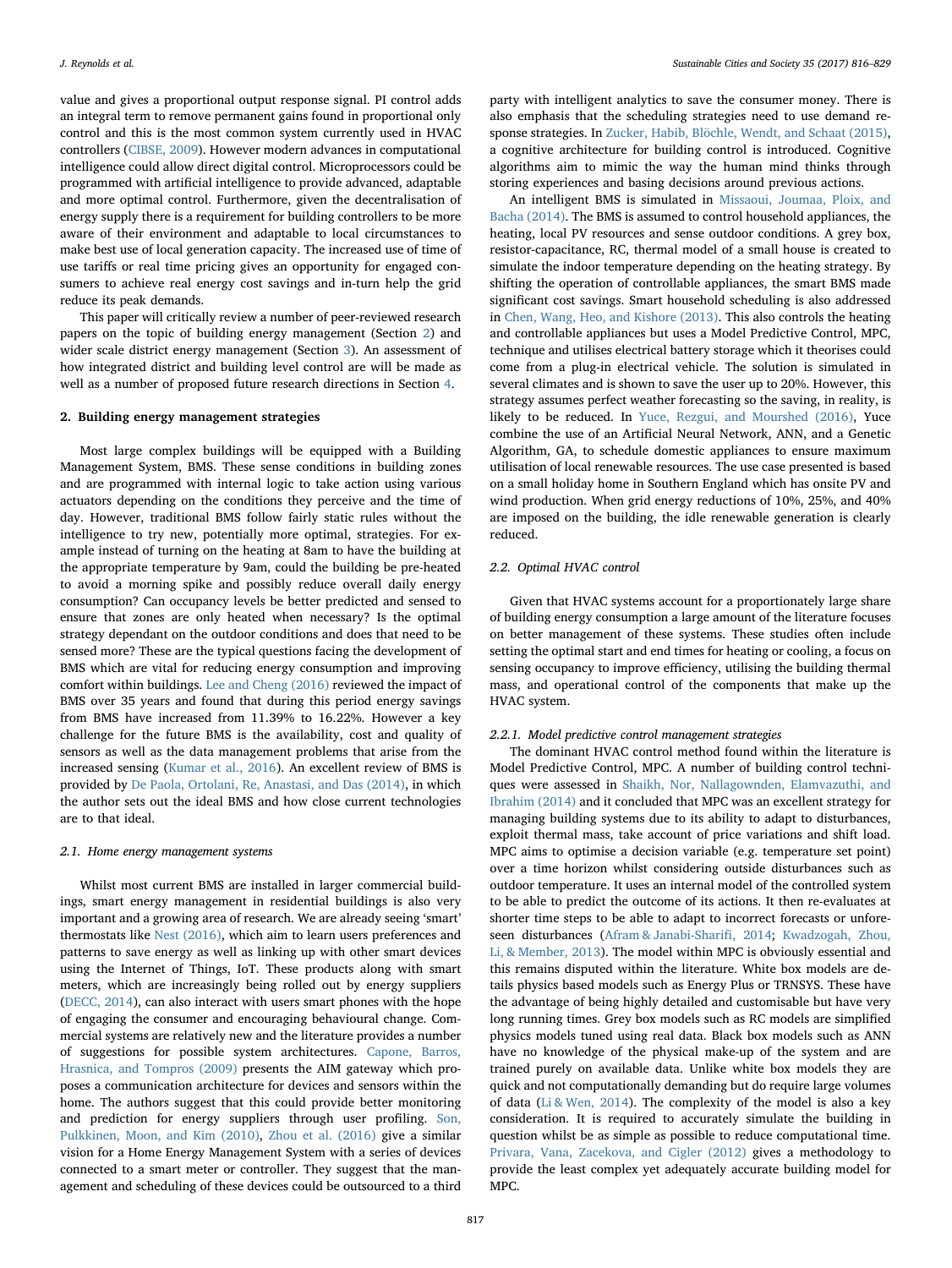MPC has been applied to a Czech university building in [Prívara, Jan,](#page-13-11) [Ferkl, and Cigler \(2011\)](#page-13-11), Š[iroký et al. \(2011\).](#page-13-12) This MPC strategy took weather, occupancy, and price prediction into account and modelled the thermal conditions of the building with an RC model. In a 3 month trial the strategy achieved a 17% to 27% reduction in energy consumption. Traditional MPC was adapted in [Oldewurtel et al. \(2012\)](#page-13-13) to take into account the uncertainties in the forecasts that it uses. The resulting Stochastic MPC reduced energy consumption and gave less comfort violations than traditional rule based control or normal MPC. [Mahendra, Stéphane, and Frederic \(2015\),](#page-12-14) also aims to address the problems that stem from forecasting uncertainties. This solution runs a reactive algorithm in between the MPC time steps that can take swift action if the forecasts are clearly incorrect due to an unexpected spike in occupancy for example.

Aside from the use of RC models, [Ma, Qin, Li, and Salsbury \(2011\)](#page-12-15) used an Energy Plus model of a fairly simple one storey building which was coupled with a MATLAB MPC procedure using the Building Controls Virtual Test Bed, BCVTB, as a middleware. This strategy found precooling was effective to shift load off peak to cheaper times hence saving money over traditional strategies. [Salsbury, Mhaskar, and Qin](#page-13-14) [\(2013\)](#page-13-14) also exploited the thermal mass of the building using a MPC algorithm that considered price fluctuations throughout the day. A genetic algorithm is utilised in [Molina, Lu, Sherman, and Harley](#page-13-15) [\(2013\),](#page-13-15) in conjunction with a state space model to optimally control an ideal heating and cooling system. It aims to balance the economic cost of energy and discomfort measured using Predicted Percentage Dissatisfied, PPD, however fails to find a solution where both criteria are improved. [Ferreira, Silva, and Ruano \(2012\),](#page-12-16) aimed to control both temperature and humidity to minimise the energy consumption and maintain conditions within an acceptable Predicted Mean Vote, PMV, range. The strategy was deployed in a classroom and was found to activate the AC unit far fewer times giving a predicted energy saving of over 30%. An explicit MPC strategy was developed in [Parisio, Fabietti,](#page-13-16) Molinari, Varagnolo, and Johansson  $(2014)$  to control both  $CO<sub>2</sub>$  and indoor temperature whilst minimising energy costs.

In [Figueiredo and Sá da Costa \(2012\)](#page-12-17) the authors aimed to develop an intelligent MPC layer above the traditional SCADA based building controls. Current SCADA systems lack the computational power to carry out any data analytics or advanced control strategies. The paper proposes that the interactive layer holds the intelligence and the legacy SCADA system is used to sense and actuate. A decentralised approach has been used in Moroş[an, Bourdais, Dumur, and Buisson \(2010\).](#page-13-17) This allows independent MPC controller to be deployed in individual zones which are not computationally complex or time consuming. The heat transfer that is likely to be transferred from one zone to another is communicated to the relevant zone controller. This is then used to avoid temperature overshoots compared to independent zone level controllers. MPC can be formulated to also consider predictions of local renewable generation and variable energy prices to allow greater saving over traditional rule based control. This was applied in [Lee,](#page-12-18) [Horesh, and Liberti \(2015\)](#page-12-18) and energy savings of 15% to 30% were achieved over basic cooling strategies.

## 2.2.2. Other optimisation strategies

Whilst MPC is the dominant control strategy found in the literature, other smart scheduling or rule based controls can be found. Older HVAC energy minimisation methods were based on full audits of the system and then applying different control rules to try and reduce energy consumption. An example of this can be found in [Mathews, Arndt,](#page-13-18) [Piani, and van Heerden \(2000\),](#page-13-18) where a number of additional rules and fine tuning around start and stop times could lead to a 53% reduction in energy consumption. The building thermal mass is utilised in [Lee and](#page-12-19) [Braun \(2008\)](#page-12-19) by pre-cooling to avoid on-peak energy consumption. The building is held at a lower temperature until 1 p.m. and allowed to linearly increase during the peak energy period. However, these types of rule based controls will only work for the particular room or building

they are tuned for. For these types of rule based controls to succeed on a wider scale they must be more intelligent, autonomous and learn from the conditions they perceive and the actions that they take. For example, they must predict the conditions to assess whether pre-cooling is a suitable strategy for that day. An intelligent, rule based, decision support system was created in [Doukas, Patlitzianas, Iatropoulos, and](#page-12-20) [Psarras \(2007\)](#page-12-20) to control indoor temperature, humidity, luminosity and air quality. It had a stored knowledge base and a wide array of sensors allowing it to choose the best course of action for the specific conditions. This led to a reduction in energy consumption of around 10% in a real trial. A care facility in the Netherlands is modelled and controlled in [Yuce and Rezgui \(2015\).](#page-13-19) A validated Energy Plus model is used to generate vast quantities of training data which is used to train an ANN. A genetic algorithm then chooses the optimal rules through semantic mapping based on environmental conditions, the time and date.

As has already been alluded to throughout this paper so far, there is a growing use of computational intelligence techniques to tackle the problems of building energy management. Increasingly machine learning methods such as ANN can be used to predict important variables. They can also be tuned to continue learning and adapting after their initial creation using sliding window training techniques ([Chae,](#page-12-21) [Horesh, Hwang, & Lee, 2016\)](#page-12-21). An excellent review of computational intelligence techniques such as machine learning, fuzzy logic, multiagent systems and metaheuristic algorithms, applied to HVAC control can be found in [Ahmad, Mourshed, Yuce, and Rezgui \(2016\).](#page-11-4) ANN have been used in [Moon and Kim \(2010\)](#page-13-20) to maximise occupant comfort by controlling indoor temperature and humidity. The ANN could predict future indoor conditions based on current indoor and external conditions and then take appropriate action. [Yamada \(1999\)](#page-13-21) also used neural networks to calculate predicted PMV. It then aimed to maintain PMV at  $\pm$  0.3 rather than 0 and this reduced energy consumption by 18%. [Liang and Du \(2005\)](#page-12-22), also created a neural network controller that used PMV as its control objective rather than temperature or humidity. The ANN measures the error between set point and measurement. The error is used as an ANN input and it outputs an appropriate control action. It was found to provide more stable control and provide better comfort for occupants.

Papantoniou uses a number of computational intelligence techniques in [Papantoniou, Kolokotsa, and Kalaitzakis \(2015\).](#page-13-22) ANN are used to predict the outdoor and indoor air temperature over the next 8 h. Then a genetic algorithm and real time fuzzy logic control are used to set fan coil operation and speed within a hospital. A Web-based dashboard is also set up to display several variables over a given time range for technical hospital staff. Whilst this is only trialled on 3 simulated rooms, if extrapolated to the whole hospital energy savings of up to 35% are predicted. A fuzzy logic controller based around the control of PMV is developed in [Gouda, Danaher, and Underwood \(2001\)](#page-12-23). The authors argue that fuzzy logic controllers are more adaptable to different building conditions compared to traditional PID controllers. Whilst PID controllers work well for the conditions they have been tuned for, they perform poorly if building characteristics change. The controller developed in this paper outperforms the PID controller in these conditions. Building operation and HVAC control is highly dependent on occupancy patterns. [Pisello, Bobker, and Cotana \(2012\)](#page-13-23) shows that simply by understanding and auditing the occupancy patterns within the building you can alter the HVAC schedules which provide significant energy savings compared to when the building is first commissioned. An occupancy based optimisation strategy is proposed in [Erickson and Cerpa \(2010\)](#page-12-24). This pays particular attention to sporadically occupied zones to achieve energy savings of around 20%.

#### 2.2.3. Operational control

Slightly beyond the scope of this review, but nevertheless important for the reader to be aware of, is a class of operational level optimisation strategies. These tend to focus of specific HVAC components and ensure that they are run at maximum efficiency. HVAC components have very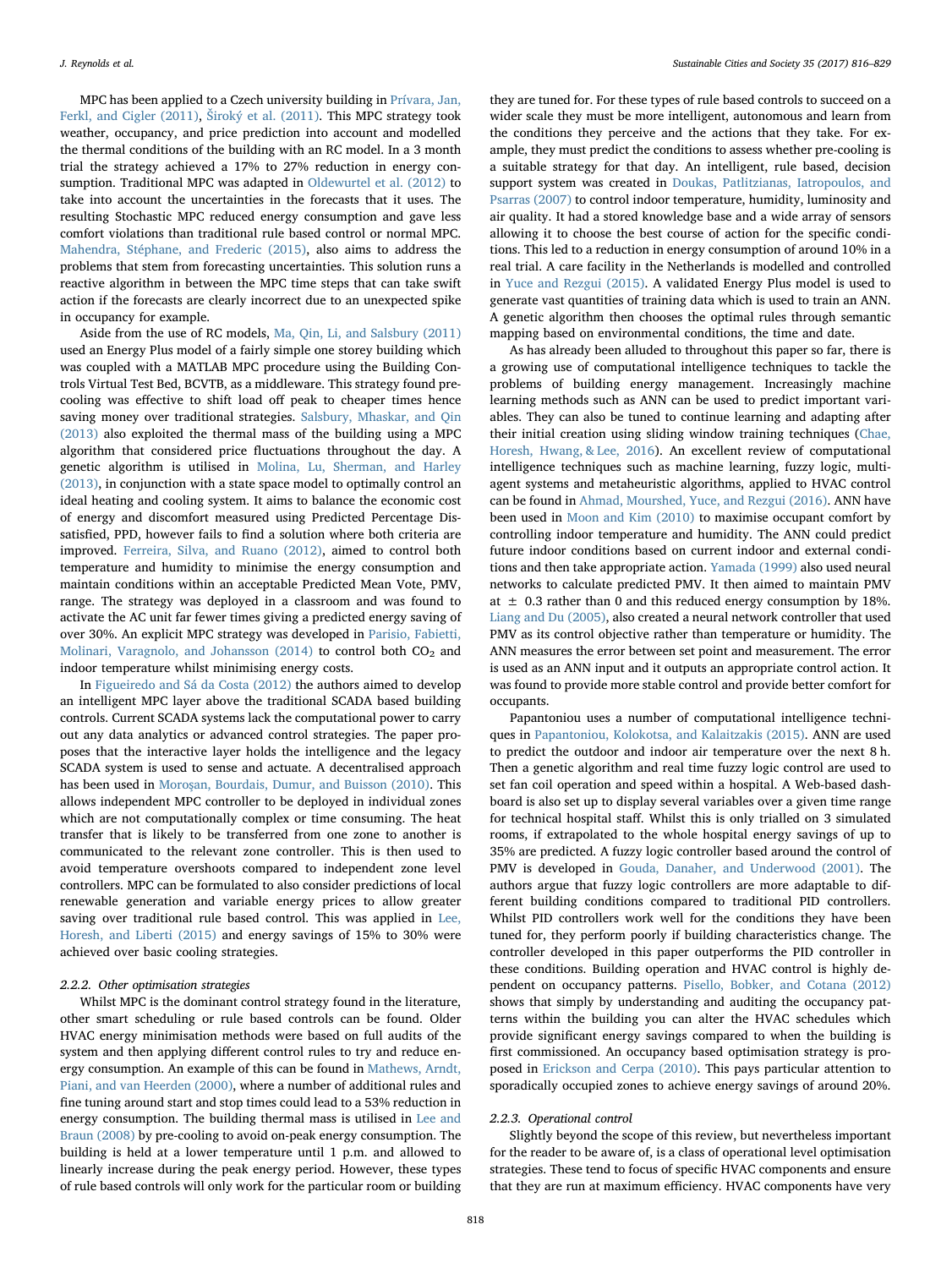complicated interrelationships and balancing the COP (Coefficient of Performance) of the different components is not necessarily intuitive. The chilled water and supply air temperature set points are optimised using evolutionary algorithms in [Fong, Hanby, and Chow \(2006\),](#page-12-25) [Fong,](#page-12-26) [Hanby, and Chow \(2009\).](#page-12-26) MPC is used to control set point of shared, University campus, cooling towers, chillers and thermal storage in [Ma](#page-12-27) [et al. \(2012\)](#page-12-27) achieving around a 20% increase in overall COP. A genetic algorithm is used in [Lu, Cai, Xie, Li, and Soh \(2005\)](#page-12-28) to minimise the overall energy consumption from fans, chillers, and pumps by controlling the chilled water temperature, cooling coil and chilled water pump pressure, and the sequences of pumps and chillers used. This kind of system efficiency optimisation is important in reducing overall building energy consumption and can be improved in conjunction with intelligent, wider scale, building control strategy found in the other sections of this paper. Interested readers can find more detail in the above references and in [Komareji et al. \(2008\)](#page-12-29), [Rehrl and Horn \(2011\)](#page-13-24), [Xu and Li \(2007\),](#page-13-25) [Yuan and Perez \(2006\)](#page-13-26), [Yang and Wang \(2012\).](#page-13-27)

#### 2.3. Multi-variable zone level optimisation

A more detailed class of building optimisation can also be found in the literature that aims to not only to control heating or cooling devices but also ventilation and lighting systems. Due to the complexity that comes from managing these highly coupled systems, they tend to be focussed at a room or zone level rather than an entire building level. An example can be found in [Ahmad, Hippolyte, Reynolds, Mourshed, and](#page-11-5) [Rezgui \(2016\),](#page-11-5) which aims to minimise energy consumption of a UK classroom whilst maintaining good indoor air quality, thermal and visual comfort using a genetic algorithm. The decision variables included the operation of a window blind, window opening and ventilation unit operation. [Mossolly, Ghali, and Ghaddar \(2009\),](#page-13-28) aimed to control the fresh air flow rate depending on the  $CO<sub>2</sub>$  levels within the room. A GA was used to minimise a cost function comprising three components, the thermal comfort, the energy consumption and the indoor air quality. A study by [Kim, Jeon, and Kim \(2016\)](#page-12-30) combines the use of Energy Plus simulations, artificial neural networks (ANN) and a GA to control a blind slat angle and the HVAC operation to satisfy thermal and visual comfort. A Langrangian relaxation – Dynamic programming technique was used in [Sun et al. \(2013\)](#page-13-29). The study aimed to control the HVAC, lighting, shading and natural ventilation systems by reducing the problem and solving sub problems. Their solution was found to save up to 9.3% of energy cost when compared to conventional strategies. A further paper, [\(Yan et al., 2014\)](#page-13-30), builds on this work by considering a combined cooling, heat and power unit, CCHP, and energy storage capacity. [Yang, Wang, and Wang \(2011\)](#page-13-31) presents a GUI platform to manage lighting,  $CO<sub>2</sub>$  and temperature within a building whilst minimising energy cost using a particle swarm optimisation, PSO, algorithm.

## 2.4. Discussion

Many of the optimisation papers discussed so far are summarised in [Table 1](#page-4-0). It is immediately clear that there is no real consensus around which type of building model to use in building control optimisation. RC and ANN appear to be the leading candidates and the best choice is likely to be dependent on a number of case by case factors such as the availability of data and the optimisation method used. [Table 1](#page-4-0) also shows the need for advanced building control strategies to be tested in the field and implemented in real buildings. Only after this stage can this work become truly validated and begin to be accepted by the wider public. Furthermore, most of the optimisation strategies reviewed this section do not explicitly consider DR controls. This is a vital research gap that needs to be filled given global energy trends towards more decentralised use of uncontrollable renewable resources.

There is a clear difference between the detailed HVAC control and the home energy management systems which seem to be particularly

focussed on domestic appliances. Given the increasing electrification of heating in residential properties, through rising popularity of devices like heat pumps, thermal control and appliance control will need to become more integrated in the future. Even with gas based heating systems, HVAC systems consume electricity through fans and pumps so holistic management of electricity is likely to be advantageous in most future buildings. The increasing interconnection of devices through IoT technology is greatly encouraging in this field. However, users' privacy concerns must be addressed and consumers must be better educated in their energy choices and feel as though they are kept informed.

In the authors' opinion, operational optimisation is something that will continue to develop alongside the improvement of smart building control strategies to provide efficiency savings. It is also encouraging that the vast majority of reviewed work considers outside influences such as the weather when optimising building energy consumption. External conditions have a large influence on the ideal building control strategy and therefore systems must move away from static, rule-based, strategies that carry out the same actions each day regardless of conditions.

#### <span id="page-3-0"></span>3. District level energy management

As alluded to in the Section [1](#page-0-1), the energy landscape and infrastructure is changing. Energy generation is becoming increasingly decentralised to take advantage of local energy resources. This is partly due to the concept of the 'prosumer', one who both produces and consumes energy, gaining popularity. Furthermore, district heating systems are gaining popularity partly due to improved efficiencies that come through use of combined heat and power, CHP, units. These generate electricity but can utilise the heat produced in a district heating network. Waste heat from industrial processes and waste incineration plants could also be exploited with these systems. Managing energy resources at a wider district level rather than a building level could provide greater flexibility, energy and cost savings to all users. Buildings of different uses, e.g. residential and commercial, could have mutually beneficial demand profiles and could therefore be better managed in a 'microgrid' setting. This does encourage the development of district level controllers to optimally manage the energy flows and does require building level controllers to be more perceptive of their neighbours. Clusters of buildings also have more chance to collectively participate in grid DR events. Single buildings can rarely shift enough load to qualify for these types of events but a group of collectively managed buildings may have more bargaining power with the grid ([Aduda, Labeodan, Zeiler, Boxem, & Zhao, 2016\)](#page-11-6).

### <span id="page-3-1"></span>3.1. Optimal operation of a microgrid

Much of the district level energy optimisation is focussed around the supply side. Many studies consider a cluster of buildings with shared energy production units, some of which may be uncontrollable renewable sources like solar or wind, energy storage capacity and a demand source. [Staino, Nagpal, and Basu \(2016\),](#page-13-32) demonstrated a cooperative model predictive control, MPC, framework to manage the use of a shared heat pump between a cluster of buildings. A cooperative algorithm takes advantage of greater flexibility in the larger buildings to reduce overall district cost. However, despite an overall reduction in cost the smaller buildings face an energy cost increase raising questions of fairness and billing. A microgrid equipped with solar PV, batteries, a CHP and grid backup is considered in [Guan et al. \(2010\).](#page-12-2) The optimisation strategy is based on Mixed Integer Linear Programming, MILP, and maximises the use of solar energy to avoid energy consumption during peak price periods. An 'islanded' microgrid is considered in [Marzband, Sumper, Ruiz-Alvarez, Luis Dominguez-Garcia, and](#page-12-31) [Tomoiaga \(2013\)](#page-12-31) with wind power, PV, a CHP and battery storage. The proposed optimisation reduces energy cost by 15%. MPC is applied to a smart residential microgrid in [Zhang, Zhang, Wang, Liu, and Guo](#page-13-33)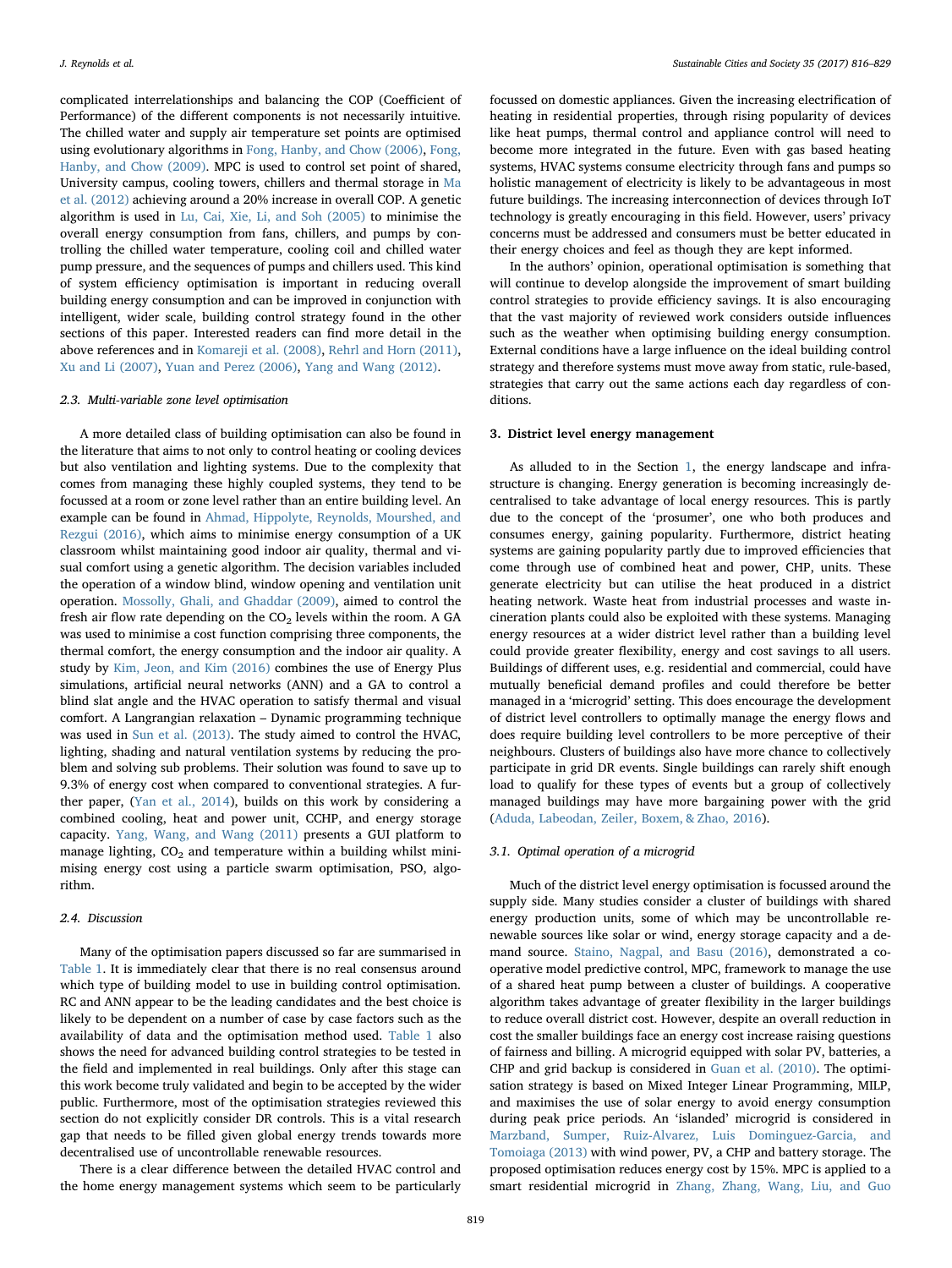<span id="page-4-0"></span>Load Smoothing Load Smoothing Considered? Considered? x 2 2 2 2 3 3 2 2 2 2 2 **P**<br>Ses  $_{\rm Y_{\rm CO}}$  $222$  $222$ [Missaoui](#page-13-7) et al. (2014) RC Indoor Temperature, Domestic Appliances Minimise Energy Cost Weather, Occupancy, Energy Prices No Yes Ma et al. [\(2011\)](#page-12-15) Energy Plus Indoor Temperature Indoor Temperature Indianise Energy Cost Weather Weather No No [Salsbury](#page-13-14) et al. (2013) System Identification Indoor Temperature Minimise Energy Cost Weather, Occupancy No Yes No Yes Lee and Braun [\(2008\)](#page-12-19) RC Indoor Temperature Minimise Peak Energy Consumption External Temperature, Irradiance No Yes  $222$ Chen et al. [\(2013\)](#page-12-11) Linear Equations Indoor Temperature, Domestic Appliances Minimise Energy Cost Weather, Energy Prices No No Yuce et al. [\(2016\)](#page-13-8) ANN Domestic Appliances Minimise Grid Reliance Weather, Renewable Output No No Široký et al. [\(2011\)](#page-13-12) RC Indoor Temperature Minimise Energy Consumption Weather, Occupancy, Energy Prices Yes No [Oldewurtel](#page-13-13) et al. (2012) RC Indoor Temperature Minimise Energy Consumption Weather No No Molina et al. [\(2013\)](#page-13-15) State Space Indoor Temperature Minimise Energy Cost and Discomfort External Temperature, Solar Irradiance No No [Ferreira](#page-12-16) et al. (2012) ANN Indoor Temperature and Humidity Minimise Energy Consumption External Temperature, Irradiance, Humidity Yes No Parisio et al. [\(2014\)](#page-13-16) Explicit Model Indoor Temperature and CO2 Minimise Energy Cost Weather, Occupancy Yes No RC Indoor Temperature and Luminosity Minimise Energy Cost External Temperature and Luminosity No No Moroşan et al. [\(2010\)](#page-13-17) State Space Indoor Temperature Minimise Energy Consumption Occupancy No No Yes No Yuce and [Rezgui](#page-13-19) (2015) ANN Indoor Temperature Minimise Energy Consumption Weather, Occupancy Yes No Moon and Kim [\(2010\)](#page-13-20) ANN Indoor Temperature and Humidity Maximise Comfort External Temperature and Humidity No No Yes No [Papantoniou](#page-13-22) et al. (2015) ANN ANN Indoor Temperature Indoor Temperature Minimise Energy Consumption External Temperature No No [Erickson](#page-12-24) and Cerpa (2010) State Space Indoor Temperature, CO2 Minimise Energy Consumption External Temperature, Occupancy No No Weather, Occupancy No No [Mossolly](#page-13-28) et al. (2009) RC Indoor Temperature, CO<sub>2</sub> Minimise Energy Consumption Weather No No No No No No No No No Kim et al. [\(2016\)](#page-12-30) ANN and Regression Indoor Temperature, Luminosity Minimise Energy Consumption External Temperature and Luminosity No No Sun et al. [\(2013\)](#page-13-29) State Space Andoor Temperature, Luminosity, CO<sub>2</sub> Minimise Energy Consumption Weather, Occupancy No No Real Case Reference Model Type Aims to Control Objective Discutive Disturbances Included Real Case Study? 2222222322 yes<br>No<br>Yes 2 g No<br>Yes  $222$  $222$ External Temperature, Irradiance, Humidity External Temperature, Solar Irradiance External Temperature and Luminosity External Temperature and Luminosity External Temperature, Humidity, Air Minimise Energy Consumption External Temperature, Humidity, Air External Temperature and Humidity Neather, Occupancy, Energy Prices **Neather, Occupancy, Energy Prices** Occupancy<br>DR signals, Energy Storage, Energy Lee et al. [\(2015\)](#page-12-18) ANN ANN Indoor Temperature Minimise Energy Cost DR signals, Energy Storage, Energy External Temperature, Occupancy External Temperature, Irradiance External Temperature, Irradiance, External Temperature, Irradiance, Veather, Renewable Output Weather, Energy Prices )isturbances Included External Temperature Weather, Occupancy Neather, Occupancy Weather, Occupancy Neather, Occupancy Veather, Occupancy Quality, Luminosity Quality, Luminosity Generation Occupancy Generation **Occupancy** Weather Weather Weather Minimise Energy Cost and Discomfort Minimise Peak Energy Consumption Minimise Energy Consumption and Minimum Deviation from PMV Set Ahmad et al. (2016b) Energy Plus Indoor Temperature, Luminosity, CO<sub>2</sub> Minimise Energy Consumption and [Yamada](#page-13-21) (1999) ANN PMV Minimum Deviation from PMV Set Minimise Energy Consumption Minimise Energy Consumption Minimise Energy Consumption Minimise Energy Consumption Minimise Energy Consumption Minimise Energy Consumption Minimise Energy Consumption Minimise Energy Consumption Minimise Energy Consumption Minimise Energy Consumption Minimise Energy Consumption Minimise Grid Reliance Minimise Energy Cost Minimise Energy Cost Minimise Energy Cost Minimise Energy Cost Minimise Energy Cost Minimise Energy Cost Minimise Energy Cost Maximise Comfort Discomfort Discomfort **Diective** Point ndoor Temperature, Domestic Appliances Air Quality, Luminosity, Temperature and ndoor Temperature, Domestic Appliances Doukas et al. [\(2007\)](#page-12-20) – <br>
Doukas et al. (2007) ndoor Temperature, Luminosity, CO<sub>2</sub> ndoor Temperature, Luminosity, CO<sub>2</sub> ndoor Temperature and Luminosity ndoor Temperature and Humidity ndoor Temperature and Humidity Indoor Temperature, Luminosity ndoor Temperature and CO<sub>2</sub> ndoor Temperature, CO<sub>2</sub> ndoor Temperature, CO<sub>2</sub> Domestic Appliances ndoor Temperature Indoor Temperature Indoor Temperature Indoor Temperature ndoor Temperature Indoor Temperature ndoor Temperature ndoor Temperature ndoor Temperature Indoor Temperature Aims to Control Humidity **NN** System Identification RC<br>ANN and Regression Linear Equations Explicit Model State Space<br>Energy Plus Energy Plus State Space State Space State Space Model Type **ANN ANN ANK**<br>A A<br>A<br>A<br>A **ANN ANN** ខ្លួ RC<br>RC RC RC Figueiredo and Sá da Costa [Figueiredo](#page-12-17) and Sá da Costa Erickson and Cerpa (2010) Papantoniou et al. (2015) Yuce and Rezgui (2015) Oldewurtel et al. (2012) Missaoui et al. (2014) Salsbury et al. (2013) Moroșan et al. (2010) Lee and Braun (2008) Moon and Kim (2010) Ahmad et al. (2016b) Mossolly et al. (2009) Ferreira et al. (2012) Parisio et al. (2014) Doukas et al. (2007) Široký et al. (2011) Molina et al. (2013) Chen et al. (2013) Yuce et al. (2016) Kim et al. (2016) Ma et al. (2011) Lee et al. (2015) Sun et al. (2013) Yamada (1999) [\(2012\)](#page-12-17) Reference

Table 1

Summary of Building Optimisation Literature.

Summary of Building Optimisation Literature.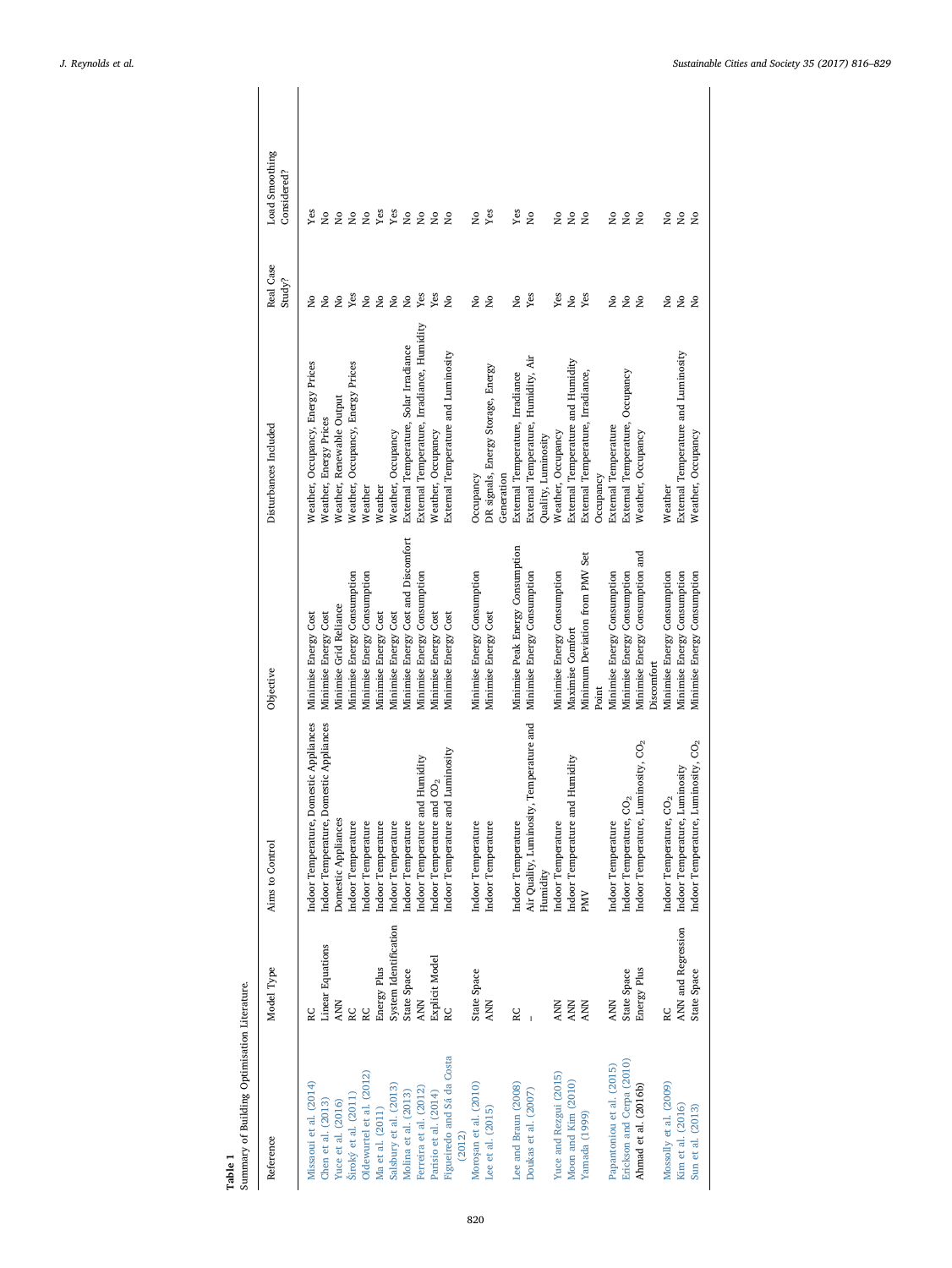[\(2015\).](#page-13-33) When compared to a static day ahead scheduling strategy the MPC gives a 64% reduction in cost and manages uncertainties in prediction better. A MPC framework for managing multiple residential buildings in a microgrid is developed in [Parisio, Wiezorek, Kyntäjä, Elo,](#page-13-34) [and Johansson \(2015\).](#page-13-34) Shared energy generation and storage are best utilised to flatten peak loads and hence reduce the cost of energy for the district. The demand response potential of a power to heat microgrid is also assessed in [Rodriguez, Hinker, and Myrzik \(2016\)](#page-13-35). In [Yan et al.](#page-13-36) [\(2013\)](#page-13-36) branch and cut methodology is used to optimise the operation of a small eco-district in China with PV, a CHP, waste to energy and storage capacity.

The growth in smart meters which can in greater detail inform the consumer of their energy consumption as well as provide the utility company with finer granularity consumption data has enabled an increased use of time of use or dynamic energy pricing tariffs. However, whilst consumers may have more information at hand it is impractical to expect them to constantly check the energy prices for the next day and continue to adjust the scheduling of their household appliances to minimise their energy costs. This must be automated and controlled to a large degree by a bi-directional communicating smart controller that can communicate with the energy supplier and control household devices such as washing machines, dishwashers and possibly electric vehicle charging points [\(Hatami & Pedram, 2010](#page-12-32)). This gives consumers an opportunity for reductions in energy costs and aids the energy network due to a flatter load profile with less extreme peaks. [Barbato and](#page-11-7) [Capone \(2014\)](#page-11-7) gives a generic guide of the procedure for mathematically modelling the components of a smart grid or smart house for the purposes of optimisation using linear, quadratic or dynamic programming. Energy consuming devices, energy storage, energy generation, user comfort, and interactions with the energy market or supplier must be modelled including all the associated constraints. An objective function could relate to minimisation of cost, discomfort, emissions, or maximisation of local resources.

The control logic behind a proposed smart scheduler is presented in [Mohsenian-Rad and Leon-Garcia \(2010\)](#page-13-37). It provides a linear programming, appliance control optimisation method that considers predicted energy pricing fluctuations from the energy supplier. It schedules appliances to minimise the cost to the consumer and the waiting time for the appliances to complete the user requested task. They achieve a cost reduction of around 25% and reduce the peak to average ratio by 38% meaning the control strategy benefits both the consumer and the energy supply network. This method is simulated on several networked residential buildings and cost savings by all households are reported although the level of saving is determined by the load flexibility of each consumer. A similar appliance scheduling optimisation strategy is developed in [Deng, Yang, and Chen \(2014\)](#page-12-33) with specific consideration for electricity price uncertainty in the real time market. The user can reserve energy a day in advance at wholesale cost or can purchase from the real-time energy market. The overall problem is decomposed into a set of solvable sub problems and the future electricity price uncertainty is managed using a stochastic gradient approach.

[Barbato et al. \(2011\)](#page-11-8) also uses linear programming to schedule household appliances but also considers the effect PV panels and battery storage could have in this optimisation. They consider both single house optimisation and a group of houses working cooperatively. Significant cost savings can be achieved by consumers if they are more flexible with their device usage and have PV and battery storage. Furthermore, if the district works cooperatively it can achieve significant reductions in the peak load and peak to average ratio which considerably removes stress on the energy supply network. Local, small scale, residential renewable energy resources could be used to provide ancillary or balancing services to the local energy network provided they can accurately forecast the electricity they will provide a day ahead. [Clastres, Ha Pham, Wurtz, and Bacha \(2010\)](#page-12-34) presents a MILP optimisation strategy to maximise the profit from selling surplus electricity through optimal management of storage capacity and shifting

demand. However, the profit achievable is highly dependent on the accuracy of the forecast as inability to meet the pre-agreed energy supply would lead to penalties from the transmission system operator.

[Gruber, Huerta, Matatagui, and Prodanovic \(2015\)](#page-12-35) aims to improve on the typical MPC strategy to create a 2 stage MPC process. A shortterm optimisation takes place every 5 min in between hourly optimisations to react and adjust to real time information and any errors in initial predictions. MPC is used for a different purpose in [Hu, Zhu, and](#page-12-36) [Guerrero \(2014\)](#page-12-36), the controllers' objective is to maintain power quality within the microgrid despite the variable renewable supply. Electric vehicles are specifically exploited in [Battistelli, Baringo, and Conejo](#page-11-9) [\(2012\).](#page-11-9) This study develops an aggregation and optimisation model for the inclusion of vehicle to grid battery storage in a local microgrid. Whilst one electric vehicle could only provide a small storage capacity, if aggregated it could be substantial. However, it is questionable as to whether users would accept their vehicle batteries being used like this and some form of financial incentive would be necessary. A multi-objective GA is used to minimise energy consumption and emissions from 3 potential heat production units supplying a district heating system in [Jayan, Li, Rezgui, Hippolyte, and Howell \(2016\).](#page-12-37) The site is equipped with a biomass boiler, a gas boiler and a gas CHP. The optimisation algorithm can produce a 24-h schedule of which production units to use based on demand. A memetic algorithm, an extension of a genetic algorithm, is used in [Hu et al. \(2012\)](#page-12-1) to control the set point of two buildings that share an ice storage system. Each building is responsible for solving its own sub problem and the solutions are brought together by an aggregator to eventually converge on an overall cluster solution. The proposed decentralised optimisation provides a better solution that 'greedy' solutions dominated by one building.

#### <span id="page-5-0"></span>3.2. Inter-district energy trading and aggregation

Due to increasing grid decentralisation, some authors have developed business models for inter-district energy trading and bidding. This moves beyond time-of-use tariffs, which set fairly static pricing conditions each day, to a more real-time energy market. The most developed standard on an integrated energy future is given in the Universal Smart Energy Framework by the USEF Foundation, ([USEF, 2015\)](#page-13-38). It clearly defines several stakeholders including the prosumer, the balance responsible party (BRP), the distribution system operator (DSO) and the transmission system operator (TSO). It outlines the interactions the stakeholders' have with each other ([Fig. 1](#page-6-0)) and the role an energy aggregator can play to provide flexibility in the system. The grid can request flexibility at specific times from a series of aggregators which in turn manage a portfolio of prosumers from which it can leverage flexibility. Once agreement is reached and the decisions have been actuated the grid must financially compensate the prosumer for their flexibility service according to pre-agreed conditions.

[Fanti, Member, Mangini, Roccotelli, and Ukovich \(2015\),](#page-12-38) develops a district energy management system based on day-ahead pricing schemes and real-time power monitoring. In this model buildings are required to submit day ahead energy consumption predictions. Then the actual consumption of the buildings is monitored and compared to the estimations to determine rewards or penalties. A DR aggregator for a group of residential buildings is presented in [Siano and Sarno \(2016\)](#page-13-39). The controller bids for energy based on real-time pricing fluctuations set by the DSO. This allows empowered consumers to shift their load, avoiding peak prices, to achieve cost savings. This is also greatly beneficial to the DSO as overall peak demands on the system will be reduced. In [Anees and Chen \(2016\)](#page-11-10) a community controller acts as a virtual DSO to implement real time price variation to a group of smart homes. Domestic appliances operation times are shifted to reduce the peak energy demand. However, in their case study some residences receive increased costs even though the overall cost for the district is reduced. This raises crucial issues of potential unfairness that could arise.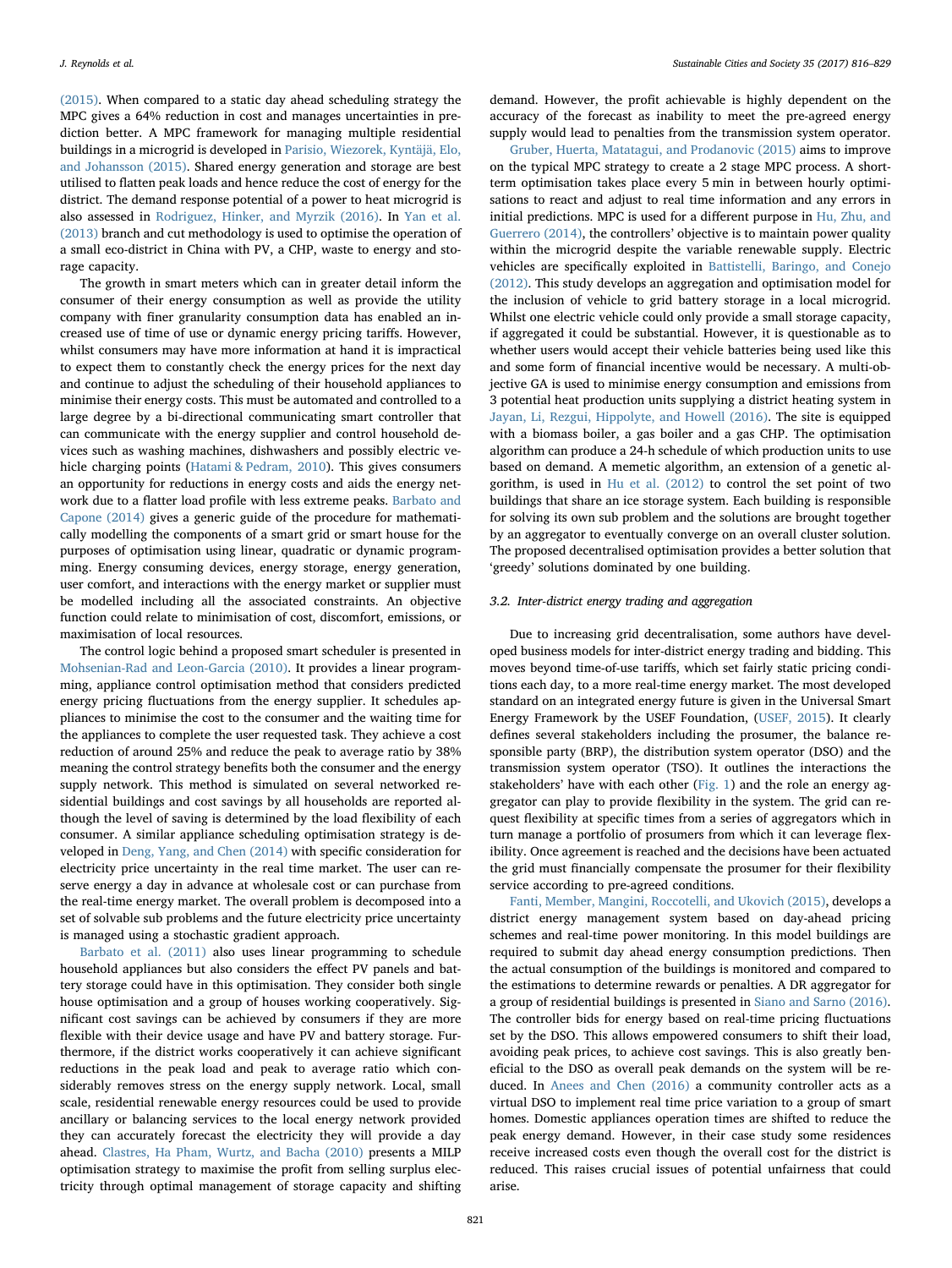<span id="page-6-0"></span>

Fig. 1. USEF Interaction Model ([USEF, 2015](#page-13-38)).

Agent-based, real-time price variation controllers can also be found in the literature. The PowerMatcher software is detailed in [De Ridder,](#page-12-39) [Hommelberg, and Peeters \(2009\).](#page-12-39) In this study the author proposes that consuming and producing appliances are represented by intelligent agents. These agents submit the price that they are willing to pay or receive for their energy. Once all bids are assembled, the market clearing price is calculated. If this price is higher than the consumer agent is willing to pay, then it does not consume energy and waits for the next round. In a case study the rate of over or underproduction from a wind farm is reduced by 50% and peak load is reduced. Power-Matcher is also used in [De Ridder et al. \(2009\).](#page-12-39) It finds that if you increase the percentage of intelligent loads within a large district you get an almost linear decrease in peak power up to 20%. PowerMatcher is enhanced in [Booij and Kamphuis \(2013\)](#page-11-11) to consider both electricity and heat in an integrated way which is important considering the increasing electrification of heat through devices like heat pumps.

## <span id="page-6-1"></span>3.2.1. Game theoretical approaches

Traditional optimisation focussed at a district level could lead to overall system optimal e.g. minimum total cost of district energy but could lead to cost rises for specific individuals within the district. These issues of unfairness could potentially be resolved by instead using a game theory approach to solving district energy management problems. Game theory approaches can more fairly model individual "players" rational desire to minimise their own energy costs. [Saad, Han, Poor, and](#page-13-40) [Basar \(2011\)](#page-13-40) provides an excellent review of the game theory applications in a smart grid environment. The autonomous, distributed, and heterogeneous nature of the smart grid make game theory well suited to smart grid problems. The review argues that interactions and energy trading between microgrids and the wider network can be modelled as well as interactions between the consumer and utility company regarding demand side management and load shifting.

A two-level demand side management game is developed in [Chai,](#page-12-40) [Chen, Yang, and Zhang \(2014\).](#page-12-40) The lower level evolutionary game composes of a population of residential, household consumers choosing how much energy to purchase at specific hours from different utility companies based on their prices. The upper game is a non-cooperative game between the utility companies where they determine their generation amount and future energy price. Both games are proven to converge quickly, the method is shown to be scalable and results in a lower average price for the consumers and a lower peak to average ratio. [Gkatzikis, Koutsopoulos, and Salonidis \(2013\)](#page-12-41) investigates the role an aggregator can play in a future smart grid setting. A three-level scenario involving 10000 households, several aggregators and a single utility is investigated. A day ahead the utility advertises a demand shifting target and a price they are willing to pay for this. The aggregator then bids a certain level of demand shifting on behalf of their portfolio of households whom they compensate for their flexibility. The system is shown to be highly dependent on the reward the utility is likely to offer and the level of flexibility shown by the residential consumer. However, the study did show potential for a 15% reduction in operating costs where all three parties gain compared to a baseline, flat price scenario. A combined MILP and game theoretical approach is used in [Zhu et al. \(2011\)](#page-13-41) to optimise the scheduling of controllable appliance to minimise the cost to a group of residential consumers working cooperatively. [Wu, Mohsenian-Rad, Huang, and Wang \(2011\)](#page-13-42) uses game theory to optimally control household appliances of several residential consumers in an islanded microgrid with wind and gas generation. Using this method reduces the community energy bill by 38% even with imperfect, Markov chain, wind generation forecasts. If the forecasts are improved a further 21% saving could be achieved.

Rather than considering appliance scheduling, [Atzeni, Ordóñez,](#page-11-12) [Scutari, Palomar, and Fonollosa \(2013a\)](#page-11-12), [Atzeni, Ordonez, Scutari,](#page-11-13) [Palomar, and Fonollosa \(2013b\)](#page-11-13) use a game theoretical approach to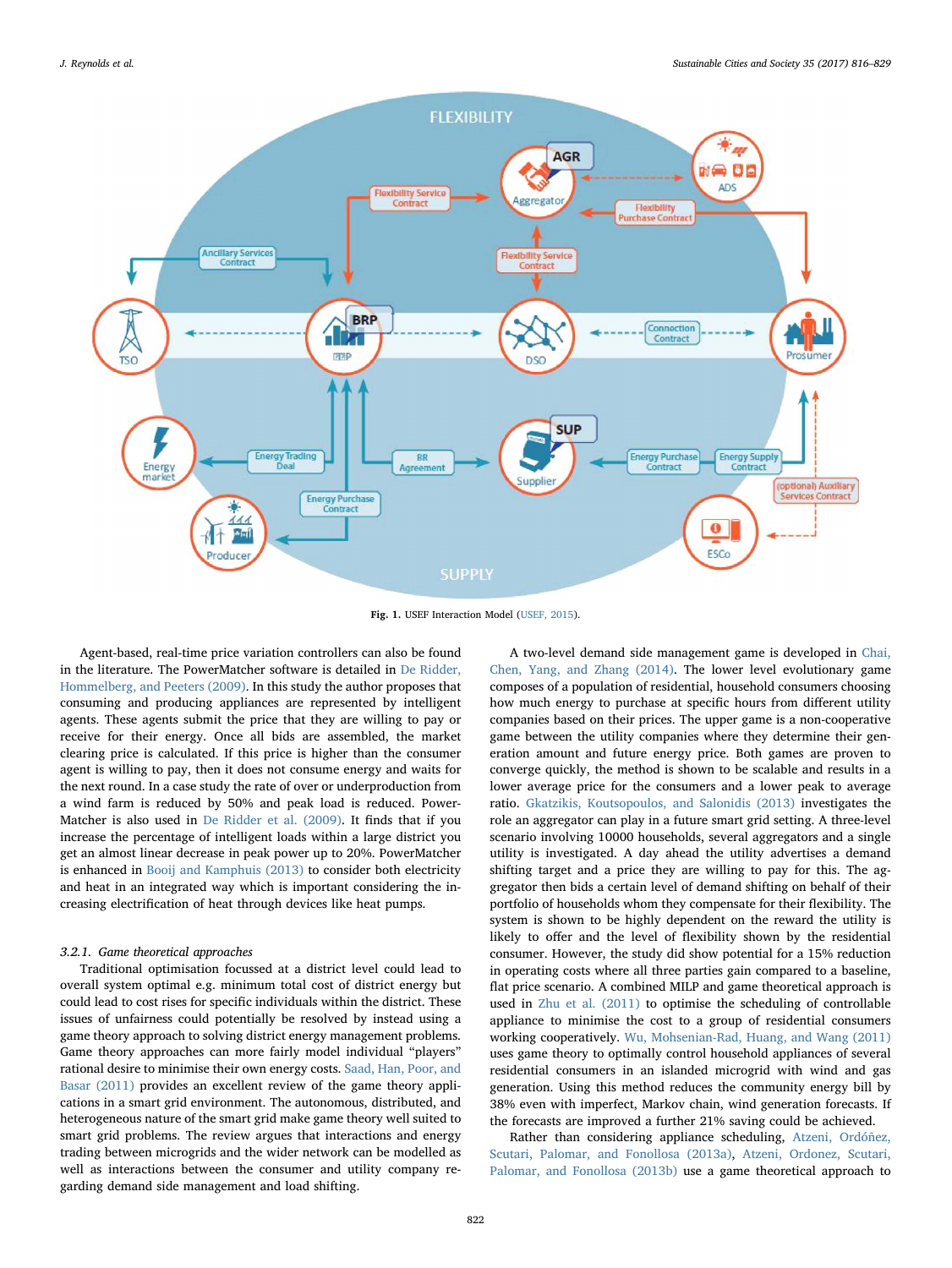optimise a smart grid in which a small percentage of users have dispatchable electricity generation and/or storage capacity. It assumes day ahead knowledge of user demands from which a pricing tariff is set. The active users then use their flexibility to minimise their own electricity bills which results in a flatter demand profile and hence lower prices. The users with greater flexibility (generation and storage) achieve very high savings around 80% but even the passive users see a reduction in cost around 15% simply due to the reduction in peak prices. [Mohsenian-Rad, Wong, Jatskevich, Schober, and Leon-Garcia \(2010\)](#page-13-43) suggests that dynamic pricing set by the utility encourages each individual user reduce their energy cost by reducing their peak to average ratio. However, the author argues that this is not necessary providing a district works cooperatively to ensure their collective peak to average ratio is small. To achieve this the authors' develop a distributed, game theoretical approach to minimise a collective district energy bill by scheduling their appliances iteratively and broadcasting their forecasted energy consumption to their neighbours. This results in a 17% reduction in peak to average ratio and 18% reduction in cost.

#### 3.3. Communication infrastructure and data organisation

All proposed intelligent building control systems at both building and wider district level must share large quantities of data. This comes from multiple different sources and sensors in different locations possibly with different owners. These data streams are often produced in incompatible formats especially if systems have been retrofitted at later dates. Furthermore, this data must be kept secure and private to maintain consumer trust. Therefore, robust communication architectures are essential in district energy management.

A cluster energy management system is developed in [Kamiyoshi,](#page-12-42) [Mine, and Nishi \(2010\)](#page-12-42). This system has a collective energy data collection system through connected terminals deployed around a university. The advantage of collecting such volumes of data is to allow higher level data analytics to take place. For example, in this study the collated data is used to generate energy demand predictions. A split HVAC system across multiple university buildings was also considered in [Escrivá-Escrivá, Segura-Heras, and Alcázar-Ortega \(2010\).](#page-12-43) The systems are linked using the common Ethernet network and TCP-IP protocols. The information is gathered in a central server where the control centre and SQL database is kept. This system then allows data to be accessed through a simple web interface to provide support for technical staff and facility managers. A similar communication network is utilised in [Kolokotsa et al. \(2016\)](#page-12-44) taking advantage of the common university internet structure and replacing all sensors so they can use Internet Protocols to communicate with a central university controller. In this study, an ANN is trained to predict building energy consumption. Using this a GA optimises the building's lighting and HVAC strategies. [Barbato et al. \(2016\)](#page-11-14) is also focussed on university campuses. This study presents a data collection and communication architecture to capture building energy characteristics. From this base, prediction models and optimal schedulers can be created and implemented to save energy. Iwamura creates an information platform that gathers data from smart communities from the user and utility side. From this they can implement data analytics to monitor trends and produce predictions. This could allow implementation of DR measures in response to natural disasters or faults.

### 3.3.1. Sematic interoperability

Interoperability and communication between different heterogeneous data sources could be addressed utilising Semantic Web technology. An ontology can allow the formation of a machine readable, multi domain knowledge base. They could potentially provide the means to facilitate data retrieval, interoperability and decision support in the built environment ([Hu et al., 2014](#page-12-36)). Curry, [Battistelli et al.](#page-11-9) [\(2012\),](#page-11-9) argues that 'linked data' techniques are needed within buildings as they are producing more data than ever and these are often

contained in different data silos. This paper uses Semantic Web technology to extract relevant information to the cloud and then proposes to offer users cloud based building data services.

[Wagner, Speiser, and Harth \(2010\)](#page-13-44) argues that sematic web technologies are well suited to be applied to the smart grid given that it can support heterogeneous data, it is flexible, it is extendable to new additions and the smart grid is distributed in its nature. Also within the field of smart grids and urban planning [Keirstead, Samsatli, and Shah](#page-12-45) [\(2010\),](#page-12-45) created SynCity which contains a generic ontology describing an urban energy systems. This ontology could easily be adapted and applied to different urban case studies. The paper then demonstrates the usefulness of a shared information model by using it to optimise the layout of a proposed eco-town in the UK. DR events can also be modelled and represented in an ontology as demonstrated in [Zhou,](#page-13-45) [Natarajan, Simmhan, and Prasanna \(2012\).](#page-13-45) The authors also argue that ontologies have the advantages that they can be re-used and they can be extended. Different ontologies can be defined separately for different domains of the built environment. They can then be linked together by an upper level ontology that map the concepts between domains resulting in a holistic urban knowledge model.

Ontologies have been demonstrated in two FP7 EU projects, RESILIENT and WISDOM. In RESILIENT a district energy ontology was produced to represent the electricity system, shared district heating network, production units, stakeholders and the interactions between them ([RESILENT Project, 2013\)](#page-13-46). WISDOM applied smart ICT and semantic modelling to aid the management of the water network ([Duce](#page-12-46) [et al., 2014\)](#page-12-46). An ontology for use in multi-agent systems which aligns and expands on existing standards and the USEF framework is detailed in [Hippolyte, Howell, Yuce, and Mourshed \(2016\)](#page-12-47). Smart grid roles such as the customer energy management system, the aggregator, the distribution system operator are defined as well as the interactions between these autonomous stakeholders. A district energy ontology is used as the backbone for a web-based, urban, decisions support system in [Howell, Hippolyte, Jayan, Reynolds, and Rezgui \(2016\)](#page-12-48). The developed platform aims to engagingly and visually display buildings utilising existing building information models, apply background data analytics and machine learning, and employ optimisation through web services.

## 3.3.2. Multi-agent systems

Multi-agent systems, MAS, have achieved significant attention and growth in recent years. MAS involves several distributed, intelligent agents that can implement bottom-up control. These agents are programmed with internal logic or intelligence to manage the operation of selected components such as a generation unit, a HVAC component, or a storage device. As well as aiming to achieve their set objective they are also perceptive of their environment and able to communicate and cooperate with neighbouring agents. Advantages to MAS include a completely scalable computing architecture, resilience to failures in communication, and potentially increased security as no agent will have access to every piece of information.

[Lagorse, Paire, and Miraoui \(2010\)](#page-12-49), applies MAS to a hybrid renewable system. Each device has internal rules and a 'token' is passed between devices to indicate which agent is in control of the system based on their individual internal states. [Ramchurn, Vytelingum,](#page-13-47) [Rogers, and Jennings \(2011\)](#page-13-47) studies agent based control of domestic appliances on a wide scale. An agent is based in the smart meter of each home representing the aggregation of several controllable and uncontrollable household appliances. A connected system of 5000 homes is theorised and if the developed agent based system is implemented energy peaks could be decreased by up to 17%. Similarly, [Joumaa,](#page-12-50) [Ploix, Abras, and De Oliveira \(2011\),](#page-12-50) creates an agent-based architecture for controlling household appliances. Services are categorised as either energy supply, storage or end use and end use services were further broken down into temporary, controllable or permanent consumers. The GRENAD, MAS framework is detailed in [Ductor, Gil-](#page-12-51)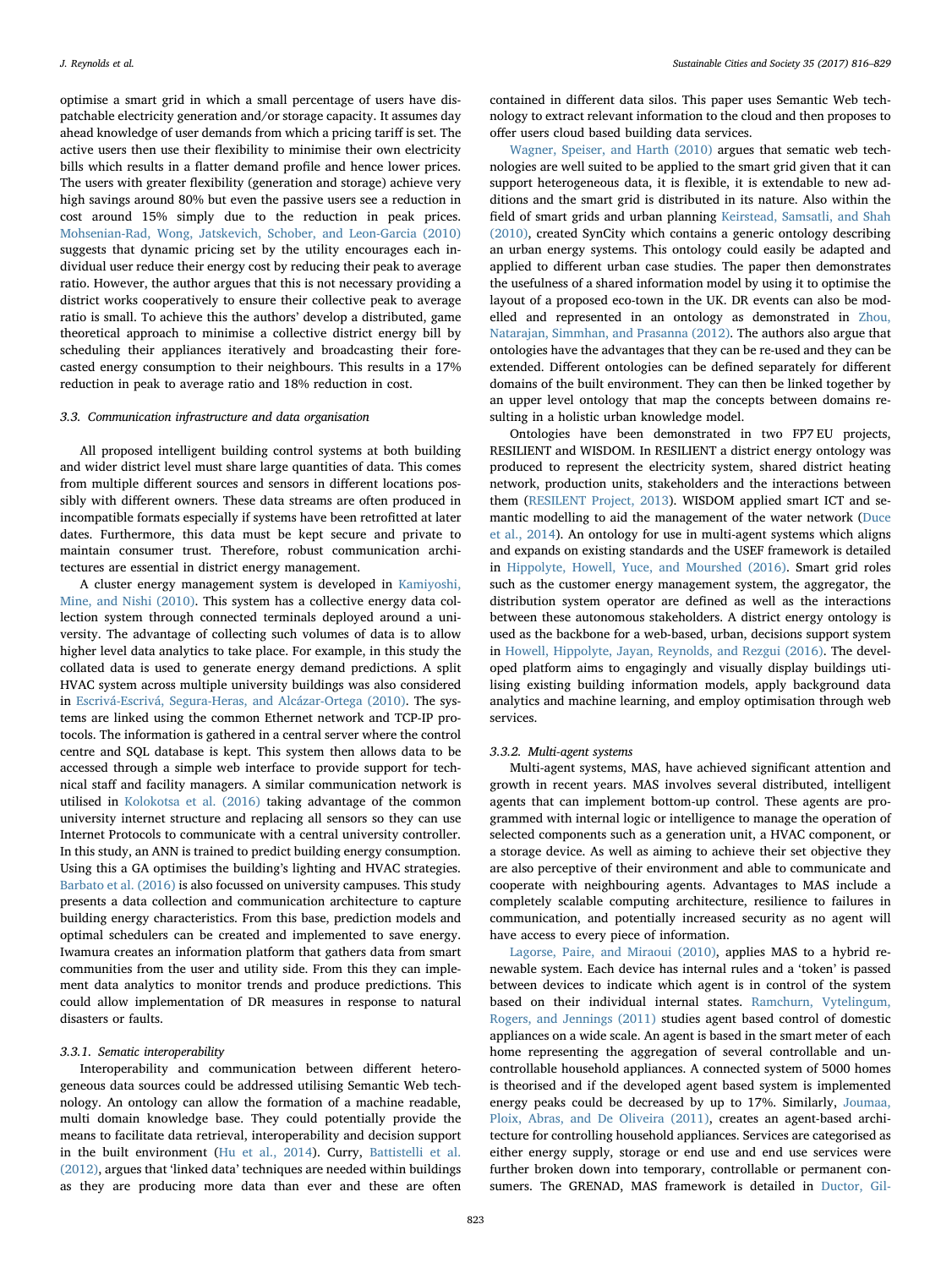[Quijano, Stefanovitch, and Mele \(2015\).](#page-12-51) This aims to simulate and control smart power grids using MAS through a generic, modular and flexible platform. [Jun, Jie, Jun-feng, La-mei, and Min \(2008\)](#page-12-52) defines a MAS architecture for an eco-house that could operate on or off grid due to a number of agent controlled renewable resources.

#### 3.3.3. Peer to peer networks

[Lasseter \(2011\),](#page-12-53) argues that microgrid components should conform to peer-to-peer concepts. As opposed to centralised control schemes, a peer-to-peer based system can be highly scalable, extensible, resilient to failure of single components and more secure. [\(Dorri, Kanhere, Jurdak,](#page-12-54) [and Gauravaram \(2017\)](#page-12-54) demonstrates the use of Blockchain technology, a key underpinning component of the Bitcoin cybercurrency, to enhance the security and privacy of a IoT based smart home system. In [Rusitschka, Gerdes, and Eger \(2009\),](#page-13-48) the authors propose that installation of intelligent smart meters would be very expensive and this fixed infrastructure is not necessary or adaptable for the future. Instead they propose a peer to peer network of homes system containing digital electricity meters. These homes would form self-organising, scalable, networks large enough to be able to provide DR, load balancing, or power quality services to the grid operator and hence benefit from the financial rewards currently only available to large scale consumers. The equipment needed to construct such a network is far cheaper than current smart meter models and the operator has no installation, maintenance or operating costs due to the self-organising nature of peer-to-peer networks. Due to the increasing number of prosumers in the future smart grid, the availability and opportunity for transactions between peers and utilities is increasing [\(Ipakchi, 2011](#page-12-55)). Mature technologies such as Blockchain could provide a solution to ensuring security, fairness and consumer confidence in a proposed energy and money trading system.

### 3.4. Discussion

[Table 2](#page-9-0) summarises the literature reviewed in Section [3](#page-3-0). As demonstrated in [Table 2,](#page-9-0) optimisation from the point of view of the supply side and the demand side is considered. Many of these papers consider assumed knowledge of a fixed heat or electric demand profile over the optimisation time horizon. Many also assume perfect knowledge of future renewable energy generation. In reality, these profiles can be difficult to accurately predict and are highly dependent on disturbances such as weather conditions and building occupancy. New prediction methodologies are being applied to overcome this challenge such as the use of ANN or random forest algorithms [\(Ahmad,](#page-11-15) [Mourshed, & Rezgui, 2017\)](#page-11-15). To be implemented in real case studies, prediction of these variables should be further improved and the control algorithms themselves should take into account the inherent uncertainty within the prediction. If this is not the case, frequent breaches of comfort constraints will arise and contingency control algorithms will need to take over.

The management of highly heterogeneous data and the sheer volume of data required for district level control must be addressed. Whilst this is manageable within an environment with shared ownership and ICT infrastructure it remains a problem for multi-use, multiowner districts. These more diverse districts are likely to have a wider number of systems, which use different communication protocols, are different ages, and have dissimilar privacy issues. From the reviewed literature, the use of semantic web technologies such as ontologies appears to provide an adequate solution to ensure the interoperability of this diverse data. These can then be used as a base from which intelligent data analytics and control platforms can be developed. Indeed, they have already been used as the platform to build MAS which is a rapidly increasing field of knowledge. MAS seem particularly applicable to the smart grid architecture due to their inherently decentralised structures and scalability.

Finally, interesting work is taking place on virtual energy trading

schemes possibly facilitated by an energy aggregator. However, the applicability of these types of aggregators is likely to be highly dependent on the type of buildings that make up the district in question. A district of public sector office buildings with single ownership will have very different privacy and engagement challenges than a residential district with hundreds to thousands of different owners and stakeholders. In the authors' opinion government policy and regulation in this area is lacking. Strict controls are required to ensure that any energy trading system works fairly for all consumers. Furthermore, significant effort will be required to persuade the public to participate in such programmes and clear information on the trade-off between sharing private information and possible financial gains must be well communicated. Some consumers may be reluctant to cede any control over their personal appliances and accept any level of discomfort that is required for financial gain. A strong period of demonstration and persuasion will be required before these strategies can become mainstream.

#### <span id="page-8-0"></span>4. Future research directions

This paper has reviewed a wide breadth of peer-reviewed research papers on the topic of building energy management at both a building and district level. It has emphasised the need for smarter energy control, improving on current static, rule-based management systems. Given the evolution of energy infrastructure there is an urgent need for predictive control and implementation of demand response measures to match fluctuating demand with fluctuating supply introduced by renewable energy sources. However, this review has identified a number of gaps in the current body of research that give rise to future research directions.

## 4.1. Holistic energy management

The district level microgrid control, examples of which are shown in Section [3.1,](#page-3-1) are generally much more aware of demand response and include it as a stated objective of their control schemes. However, they generally consider the building demand as perfectly predicted and uncontrollable. They often model building profiles as a constraint which their optimisations must meet. There is a real need for there to be a bi-directional link between a building level controller that is aware of demand response and a district level controller that actively views buildings as potential demand response sources. This could be a twotiered optimisation model. At a building level, it could optimise the control of HVAC systems or domestic appliances similar to many of the studies in Section [2](#page-1-0). It would send the predicted schedule to a district level controller but crucially include a degree of flexibility in the energy profile. The district level would aggregate a number of demand profiles from several buildings and optimally manage any shared generation resources and storage capacity. It could then engage in negotiations to seek further flexibility if necessary. This sort of bi-directional, iterative approach would keep the level of detail at a building level but also have the wider awareness of the districts energy needs, providing a more holistic approach to energy management.

## 4.2. Semantic representation of the district energy environment

To manage and control a modern, complex district, information and characteristics from various heterogeneous, multi domain, data sources must be linked. This can be achieved through semantic web technology which allow machine interpretable descriptions of the district to be defined. This can allow domains which have been considered in isolation to each other to be optimised in a holistic way. Leveraging semantic modelling could provide the tool to enable the exchange of data between different data models and software's which may not use the same communication protocols to allow truly holistic energy management approaches. As shown in Section [3.2.1](#page-6-1) they can also provide the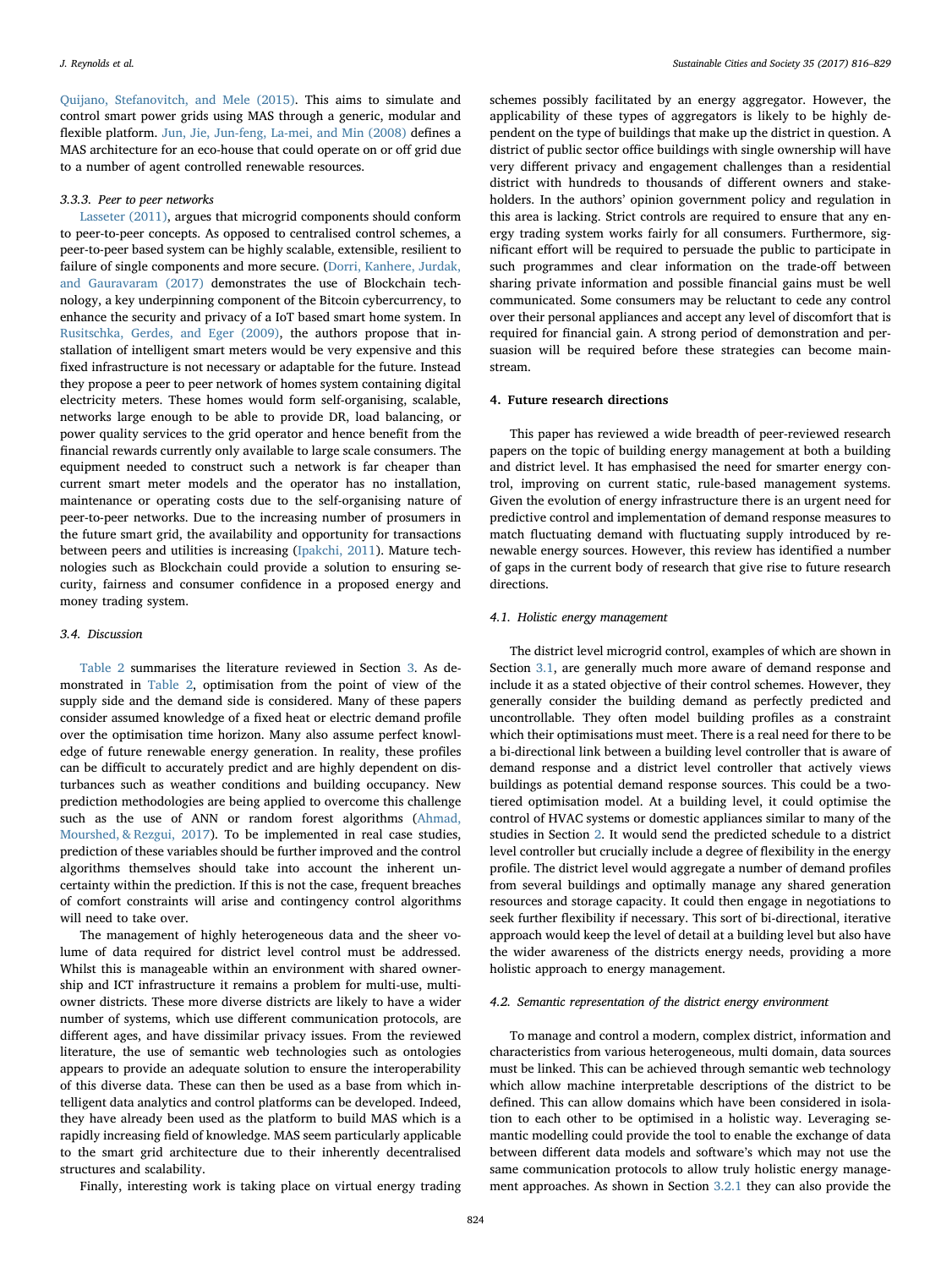<span id="page-9-0"></span>

| Summary of District Optimisation Literature.<br>Table 2 |                     |                                                           |                                          |                                                             |                                            |                               |  |
|---------------------------------------------------------|---------------------|-----------------------------------------------------------|------------------------------------------|-------------------------------------------------------------|--------------------------------------------|-------------------------------|--|
| Reference                                               | Optimisation Method | Aims to Control                                           | Objective                                | Predictions Included                                        | Real Case<br>Study?                        | Load Smoothing<br>Considered? |  |
| Guan et al. (2010)                                      | $\mbox{MILP}$ $^1$  | Scheduling Generation                                     | Cost<br>Minimise Energy                  | Weather, Renewable Supply, Demand                           |                                            | 2 g                           |  |
| Staino et al. (2016)                                    | Economic MPC        | Shared Heat Pump Operation                                | Minimise Energy Cost                     | External Temperature, Electricity Prices                    | 2 g                                        |                               |  |
| Marzband et al. (2013)                                  | MINLP $^2$          | Scheduling Generation                                     | Minimise Energy Cost                     | Weather, Renewable Supply, Demand                           | $\mathsf{S}$                               | $\rm _{No}$                   |  |
| Zhang et al. (2015)                                     | MILP                | Scheduling Generation and Energy                          | Minimise Energy Cost                     | Renewable Supply, Demand, Electricity                       | $\tilde{z}$                                | Yes                           |  |
| Parisio et al. (2015)                                   | $MILP$              | and Energy<br>Demand Scheduling<br>Storage                | Minimise Energy Cost                     | Renewable Supply, Demand, Electricity<br>Price              | $\rm \stackrel{\circ}{\rm \scriptstyle Z}$ | Yes                           |  |
|                                                         |                     | Storage                                                   |                                          | Prices                                                      |                                            |                               |  |
| Rodriguez et al. (2016)                                 | Linear Programming  | Heat Supply and Thermal Storage                           | Minimise Temperature Set Point Error and | Indoor Temperature, Thermal Comfort                         | $\mathop{\mathsf{S}}$                      | Yes                           |  |
| Yan et al. (2013)                                       | Branch and Cut      | Scheduling Generation and Building<br>Operation<br>Demand | Minimise Energy Cost<br>Peak Power Flow  | indoor Temperature, Energy Prices                           | å                                          | å                             |  |
| Hatami and Pedram (2010)                                | Dynamic Programming | Demand Scheduling                                         | Minimise Energy Cost                     | Electricity Prices, Demand                                  | $\overline{\mathsf{a}}$                    | Yes                           |  |
| Mohsenian-Rad and Leon-Garcia                           | Linear Programming  | Appliance Scheduling                                      | Minimise Energy Cost and User            | Electricity Prices, Demand                                  | $\rm \stackrel{\circ}{\rm \bf Z}$          | Yes                           |  |
| (2010)                                                  |                     |                                                           | Dissatisfaction                          |                                                             |                                            |                               |  |
| Deng et al. (2014)                                      | Stochastic Gradient | Appliance Scheduling                                      | Minimise Energy Cost                     | Electricity Prices, Demand                                  | $\mathop{\mathsf{so}}$                     | Yes                           |  |
| Barbato et al., (2011)                                  | Linear Programming  | Appliance Scheduling                                      | Minimise Energy Cost                     | Electricity Prices, Demand, Solar Energy<br>Supply          | $\overline{\mathsf{x}}$                    | Yes                           |  |
| Clastres et al. (2010)                                  | MILP                | Scheduling Generation and Energy                          | Minimise Energy Cost                     | Electricity Prices, Demand, Solar Energy                    | å                                          | Yes                           |  |
|                                                         |                     | Storage                                                   |                                          | Supply                                                      |                                            |                               |  |
| Hu et al. (2012)                                        | Memetic Algorithm   | Building Temperature Set Point                            | Minimise Energy Cost                     | Weather, Demand, Renewable Supply,                          | ş                                          | $\frac{1}{2}$                 |  |
| Gruber et al. (2015)                                    | MILP                | Scheduling Generation, Demand and                         | Minimise Energy Cost                     | Renewable Supply, Demand, Electricity<br>Electricity Prices | S<br>Yes <sup>-</sup>                      | Yes                           |  |
|                                                         |                     | Energy Storage                                            |                                          | Prices                                                      |                                            |                               |  |
| Battistelli et al. (2012)                               | Robust Optimisation | Scheduling Generation and Energy                          | Minimise Energy Cost                     | Renewable Supply, Demand, Electricity                       | $\rm \stackrel{\circ}{\rm \bf Z}$          | $\frac{1}{2}$                 |  |
|                                                         |                     | Storage                                                   |                                          | Prices                                                      |                                            |                               |  |
| Jayan et al. (2016)                                     | Genetic Algorithm   | Scheduling Generation                                     | Minimise Energy cost and Emissions       | Energy Prices, Demand                                       | 222                                        | $\mathop{\mathsf{so}}$        |  |
| Fanti et al. (2015)                                     | Linear Programming  | Demand Scheduling                                         | Minimise Energy Cost                     | Electricity Prices, Weather, Demand                         |                                            | Yes                           |  |
| Siano and Sarno (2016)                                  | $D$ LMP $^4\,$      | Demand Scheduling                                         | Minimise Energy Cost                     | Electricity Prices, Demand, Building                        |                                            | Yes                           |  |
| Anees and Chen (2016)                                   | Linear Programming  | and Real Time<br>Demand Scheduling                        | Minimise Energy Cost                     | Electricity Prices, Demand<br>Temperature                   | $\rm _{No}$                                | Yes                           |  |
| De Ridder et al. (2009)                                 |                     | Pricing                                                   |                                          |                                                             | $\mathop{\mathsf{S}}$                      | Yes                           |  |
|                                                         | Agent Based         | Appliance Scheduling                                      | Minimise Energy Cost                     | Renewable Supply, Demand, Electricity<br>Prices             |                                            |                               |  |
| Booij and Kamphuis (2013)                               | Agent Based         | Scheduling Generation                                     | Minimise Energy Cost                     | Renewable Supply, Demand, Electricity                       | $\mathop{\mathsf{so}}$                     | Yes                           |  |
|                                                         |                     |                                                           |                                          | Prices                                                      |                                            |                               |  |
| Chai et al. (2014)                                      | Game Theory         | Demand Scheduling                                         | Minimise Energy Cost, Maximise Profit    | Electricity Prices, Demand                                  | 2 g                                        | Yes                           |  |
| Gkatzikis et al. (2013)                                 | Game Theory         | Demand Scheduling                                         | Minimise Energy Cost, Maximise Profit    | Electricity Prices, Demand                                  |                                            | Yes                           |  |
| Zhu et al. (2011)                                       | Game Theory         | Demand Scheduling                                         | Minimise Energy Cost,                    | Electricity Prices, Demand                                  | $\rm _{No}$                                | Yes                           |  |
| Wu et al. (2011)                                        | Game Theory         | Appliance Scheduling                                      | Minimise Energy Cost,                    | Renewable Supply, Demand, Electricity                       | $\overline{\mathsf{a}}$                    | Yes                           |  |
| Atzeni et al. (2013a)                                   | Game Theory         | Demand and Generation Scheduling                          | Minimise Energy Cost, Minimise Peak to   | Renewable Supply, Demand, Electricity<br>Prices             | $\mathop{\mathsf{S}}$                      | Yes                           |  |
|                                                         |                     |                                                           | Average Ratio                            | Prices                                                      |                                            |                               |  |
| Mohsenian-Rad et al. (2010)                             | Game Theory         | Appliance Scheduling                                      | Minimise Energy Cost,                    | Electricity Prices, Demand                                  | $\frac{1}{2}$                              | Yes                           |  |
|                                                         |                     |                                                           |                                          |                                                             |                                            |                               |  |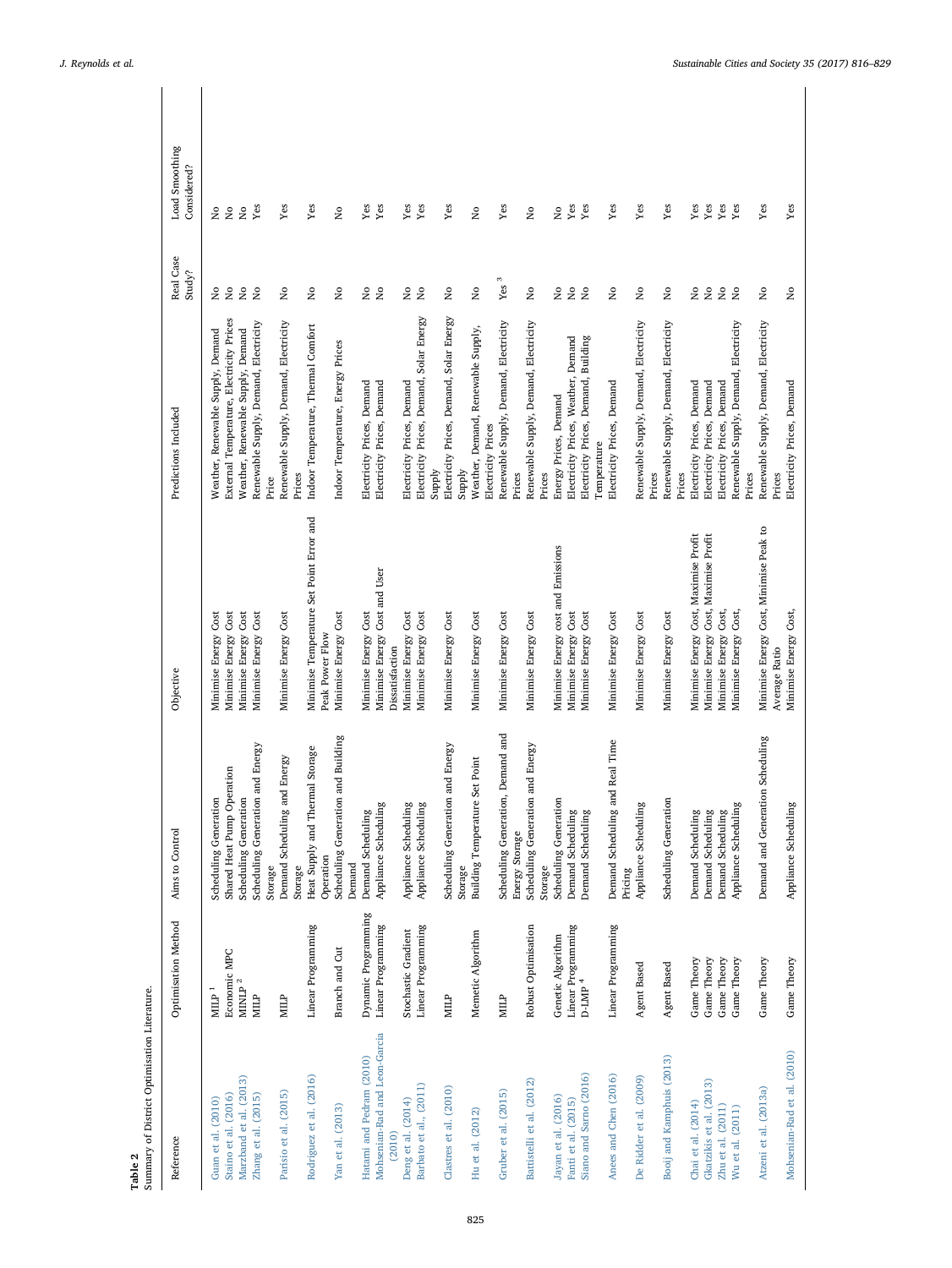platform from which district level optimisation can be implemented. Furthermore, utilising semantics and ontologies allows a scalable and flexible approach to district modelling as additions can be made to adapt to unforeseen future changes to the district.

Future research in semantic-based modelling could provide the link between the currently available Building Information Modelling, BIM, models and real time, operational data collected by sensors embedded within the building. A centralised ontology that has knowledge of the buildings physical components and characteristics as well as access to BEMS sensory information would allow truly powerful and useful data analytics for a facility manager. This can provide the platform to allow prediction of future energy consumption, behaviour patterns and occupancy. Smart control algorithms could also be built on top of the central ontology allowing resulting schedules and instructions to be sent for the BEMS to action. The base provided by the semantic modelling of a district could lead to a 3D visualisation of the district for facility managers, local authorities, or urban planners. The link with the sensory information of the district could allow relevant data, depending on the user, to be displayed in a more dynamic, clear and useful manner compared to current BEMS interfaces.

### <span id="page-10-1"></span>4.3. Computation urban sustainability platform

The Computational Urban Sustainability Platform, CUSP, is currently under development by the authors' research group. Its interface and architecture is displayed in [Fig. 2.](#page-10-0) This project aims to implement the vision set out by this paper. CUSP presents real time, actionable information in a web based platform for facility managers or urban planners ([Howell et al., 2016\)](#page-12-48). An engaging, 3D user interface of district

visualisation and decision support is provided in the form of a webbased application, which uses the Unity game engine. Note the Unity engine only displays data and visuals to the user, the data processing is performed in the HPC, cloud-based infrastructure. The CUSP platform couples data analytics and prediction services with BIM models. A key, underpinning, feature of the CUSP architecture is the ontology server which effectively can link the previously isolated information. Ontologies bring context, meaning and provenance to the data. For instance, external weather data or internal sensor readings through the BMS can be gathered and stored in the time series server. The CUSP platform aims to provide intuitive controls to access the district or building level data and decision support from a selected date range, including future dates. A simulation server utilising Energy Plus models or machine learning, surrogate models can produce day ahead forecasting which may influence facility managers' decision making. Given the collection of large quantities of useful information, optimisation procedures must be deployed utilising powerful, cloud-based, high performance computing which could provide energy and cost savings to the consumer. CUSP also aims to simply display various key performance indicators, KPI's, such as energy consumption per unit area,  $CO<sub>2</sub>$  emissions, or economic running costs. This, alongside automatic anomaly detection alerts can quickly inform a facility manager if the district is performing as expected.

## 4.4. Business models and energy policy

Given the rise in implementation of smart metering devices, time of use or real time energy pricing tariffs are likely to become more available and popular with consumers. This is possible as smart meters

<span id="page-10-0"></span>

Fig. 2. CUSP Interface and Architecture.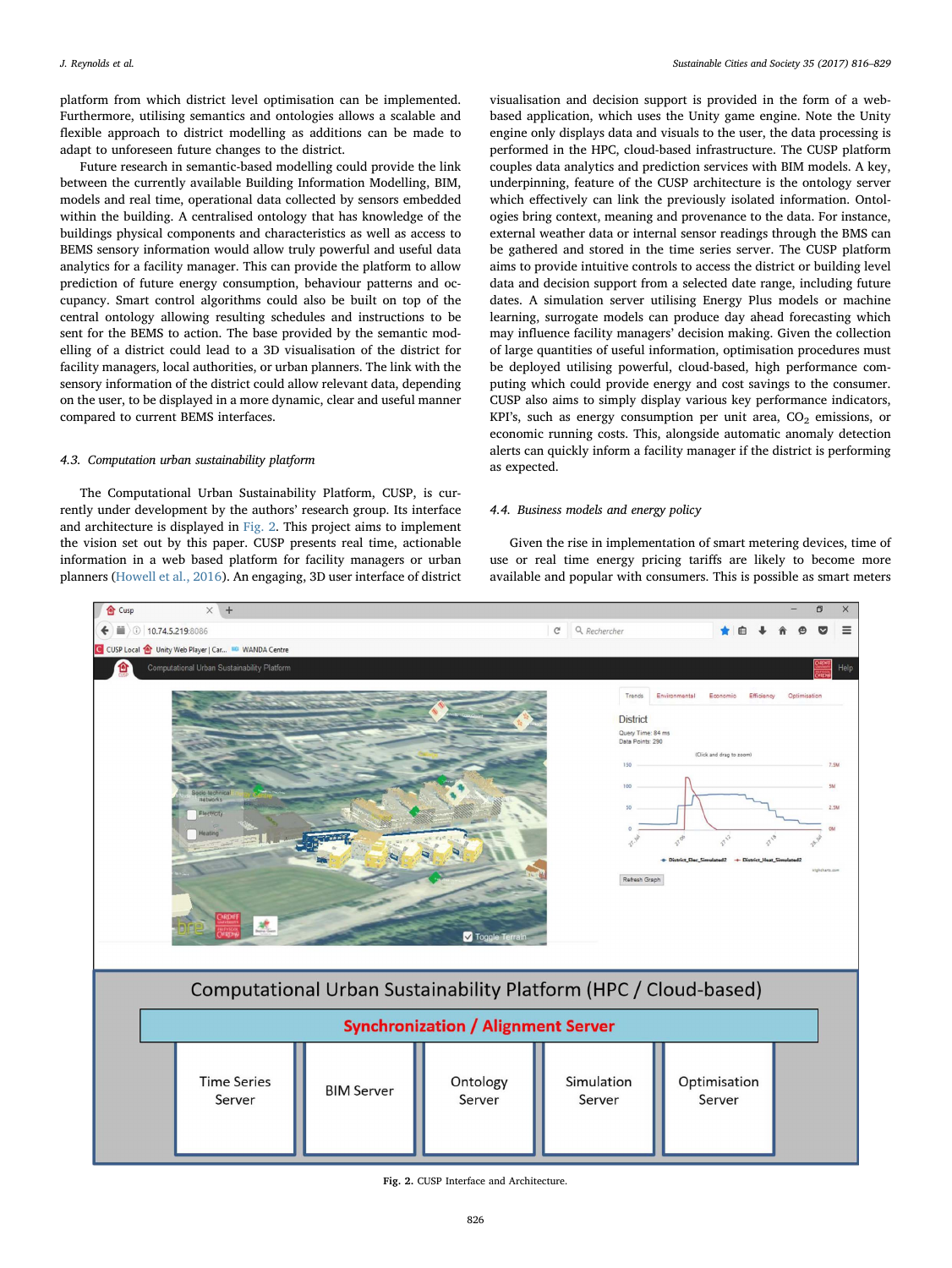will give utility companies greater detail on the quantity and the time of energy consumption. These tariffs will allow engaged and empowered users to gain substantial cost savings over fixed rate energy tariffs by intelligently shifting their consumption to advantageous times. However, we cannot expect the average consumer to constantly monitor or understand energy price fluctuations and manually reset many of their devices to consume or stop consuming. This leads to opportunities for so called Energy Service Companies, ESCo's. Consumers could effectively outsource their energy management and relevant data to 3rd party companies which would aim to provide energy cost reductions for the consumer and in return take a proportion of that saving. ESCo's would have to gain access to large amounts of user data and could provide virtual, cloud-based energy management. The recent introduction of commercially available, on demand, high performance computing, HPC, from cloud services companies such as IBM, Google, Amazon and Penguin could revolutionise what is achievable in building energy management. It could allow greater levels of data analytics, improved prediction models or even the use of detailed, white box energy models in real-time optimisation ([Petri et al., 2014;](#page-13-49) [Yang et al., 2014](#page-13-49)). Several different control approaches could be implemented by ESCo's:

- Internal Energy Markets Similar to some of the studies in Section [3.2,](#page-5-0) an internal energy market between the ESCo's clients could be formed. Users with complimentary load profiles or excess renewable generation could combine to form virtual energy sharing partnerships facilitated by the central grid and the ESCo. These consumers could be in different geographic locations and provide mutual savings for all parties and achieve greater prices for excess energy rather than selling back to the grid.
- Centralised Control This control architecture would be more applicable for, natural, self-contained, districts with a single owner and a single utility bill such as University campuses, industrial estates or public sector buildings. In this situation, direct, advanced, MPC could be applied utilising the existing SCADA based system for data collection and actuation. The intelligence and decision making would be held in a control layer above the SCADA system.
- Intelligence Update A more passive approach that ensures the user feels in control of their systems. The ESCo could carry out data analytics and feedback simple suggestions to the user based on the data available. These could be slight adjustments to the current rules, for example to turn off the HVAC system an hour earlier. The user would then decide whether to implement this.
- Demand Response Coordinator This architecture is much closer to USEF. Initially each BMS would locally optimise their own day ahead demand. This would be fed to a district level controller to build a district demand profile. Using this knowledge and predictions of generation capacity, it could make decisions on how to flatten the overall demand profile. An iterative, negotiation based arrangement would take place to lead to a more optimal district demand profile.

#### 5. Conclusion

This paper has reviewed a large number of publications on the topic of building energy management. Crucially, it has also assessed building energy management from a district level. This is necessary due to the increasingly distributed and localised nature of the energy infrastructure as well as the changing mix of supply sources. The review has found that most district level optimisation procedures consider the optimal supply of a district. They generally consider the demand profile from the buildings as known, perfectly predicted and unalterable. Therefore, there is a requirement for a holistic district energy management controller that finds the right balance between the type of papers found in Sections [2](#page-1-0) and [3.](#page-3-0) The district level management needs to consider buildings as an active demand response participant and the

building level controls needs a mechanism to adjust and respond to demand response instructions from a district level controller. The vast majority of the literature reviewed is simulation based. Whilst this is an excellent method to prove concepts there is now a desire to demonstrate that these strategies can be applied in real time and do provide their estimated savings. The review has also found a demand for the use of semantic web technology to effectively manage the heterogeneous data streams that modern, complex, building control requires. This has been demonstrated by the Computational Urban Sustainability Platform, CUSP, which aims to provide 3D visualisation, simulation and KPI indication for facility managers all underpinned by an ontology. Finally, there is a need for adjustment in energy policy through the increased use of real time pricing or time of use tariffs. These will allow engaged users to save money on their energy bills and will help the grid to lower peak demand. In the authors opinion, this will lead to increased opportunity for ESCo's to manage households (including prosumers) energy in a number of business models outlined in Section [4.3](#page-10-1).

#### Acknowledgments

The authors would like to acknowledge the financial support of EPSRC (Engineering and Physical Sciences Research Council) and BRE (Building Research Establishment) as well as the European Commission as part of the Horizon2020 THERMOSS (Project Id: 723562) and PENTAGON (Project Id: 731125) projects.

#### References

- <span id="page-11-6"></span>Aduda, K. O., Labeodan, T., Zeiler, W., Boxem, G., & Zhao, Y. (2016). Demand side flexibility: Potentials and building performance implications. Sustainable Cities and Society, 22, 146–163. <http://dx.doi.org/10.1016/j.scs.2016.02.011>.
- <span id="page-11-3"></span>Afram, A., & Janabi-Sharifi, F. (2014). Theory and applications of HVAC control systems—A review of model predictive control (MPC). Building and Environment, 72, 343–355. <http://dx.doi.org/10.1016/j.buildenv.2013.11.016>.
- <span id="page-11-15"></span>Ahmad, M. W., Mourshed, M., & Rezgui, Y. (2017). Trees vs neurons: Comparison between random forest and ANN for high-resolution prediction of building energy consumption. Energy and Buildings, 147, 77–89. [http://dx.doi.org/10.1016/j.enbuild.](http://dx.doi.org/10.1016/j.enbuild.2017.04.038) [2017.04.038](http://dx.doi.org/10.1016/j.enbuild.2017.04.038).
- <span id="page-11-5"></span>[Ahmad, M. W., Hippolyte, J., Reynolds, J., Mourshed, M., & Rezgui, Y. \(2016\). Optimal](http://refhub.elsevier.com/S2210-6707(17)30135-X/sbref0020) [scheduling strategy for enhancing IAQ, thermal comfort and visual using a genetic](http://refhub.elsevier.com/S2210-6707(17)30135-X/sbref0020) algorithm. Iaq 2016 Defi[n. Indoor Air Qual. Policy, Stand. Pract., Ashrae](http://refhub.elsevier.com/S2210-6707(17)30135-X/sbref0020).
- <span id="page-11-4"></span>Ahmad, M. W., Mourshed, M., Yuce, B., & Rezgui, Y. (2016). Computational intelligence techniques for HVAC systems: A review. Building Simulation, 9, 359–398. [http://dx.](http://dx.doi.org/10.1007/s12273-016-0285-4) [doi.org/10.1007/s12273-016-0285-4.](http://dx.doi.org/10.1007/s12273-016-0285-4)
- <span id="page-11-0"></span>Ameri, M., & Besharati, Z. (2015). Optimal design and operation of district heating and cooling networks with CCHP systems in a residential complex. Energy and Buildings, 110, 135–148. <http://dx.doi.org/10.1016/j.enbuild.2015.10.050>.
- <span id="page-11-10"></span>Anees, A., & Chen, Y. P. (2016). True real time pricing and combined power scheduling of electric appliances in residential energy management system. Applied Energy, 165, 592–600. <http://dx.doi.org/10.1016/j.apenergy.2015.12.103>.
- <span id="page-11-12"></span>Atzeni, I., Ordóñez, L. G., Scutari, G., Palomar, D. P., & Fonollosa, J. R. (2013a). Noncooperative and cooperative optimization of distributed energy generation and storage in the demand-side of the smart grid. IEEE Transactions on Signal Processing, 61, 2454–2472. [http://dx.doi.org/10.1109/tsp.2013.2248002.](http://dx.doi.org/10.1109/tsp.2013.2248002)
- <span id="page-11-13"></span>Atzeni, I., Ordonez, L. G., Scutari, G., Palomar, D. P., & Fonollosa, J. R. (2013b). Demandside management via distributed energy generation and storage optimization. IEEE Transactions on Smart Grid, 4, 866–876. [http://dx.doi.org/10.1109/tsg.2012.](http://dx.doi.org/10.1109/tsg.2012.2206060) [2206060.](http://dx.doi.org/10.1109/tsg.2012.2206060)
- <span id="page-11-7"></span>Barbato, A., & Capone, A. (2014). Optimization models and methods for demand-side management of residential users: A survey. Energies, 7, 5787–5824. [http://dx.doi.](http://dx.doi.org/10.3390/en7095787) [org/10.3390/en7095787](http://dx.doi.org/10.3390/en7095787).
- <span id="page-11-8"></span>Barbato, A., Capone, A., Carello, G., Delfanti, M., Merlo, M., & Zaminga, A. (2011). House energy demand optimization in single and multi-user scenarios. 2011 IEEE Int. Conf. Smart Grid Commun. SmartGridComm 2011, 345–350. [http://dx.doi.org/10.1109/](http://dx.doi.org/10.1109/SmartGridComm.2011.6102345) [SmartGridComm.2011.6102345](http://dx.doi.org/10.1109/SmartGridComm.2011.6102345).
- <span id="page-11-14"></span>Barbato, A., Bolchini, C., Geronazzo, A., Quintarelli, E., Palamarciuc, A., Pitì, A., et al. (2016). Energy optimization and management of demand response interactions in a smart campus. Energies, 9, 398. <http://dx.doi.org/10.3390/en9060398>.
- <span id="page-11-9"></span>Battistelli, C., Baringo, L., & Conejo, A. J. (2012). Optimal energy management of small electric energy systems including V2G facilities and renewable energy sources. Electric Power Systems Research, 92, 50–59. [http://dx.doi.org/10.1016/j.epsr.2012.](http://dx.doi.org/10.1016/j.epsr.2012.06.002) [06.002](http://dx.doi.org/10.1016/j.epsr.2012.06.002).
- <span id="page-11-11"></span>Booij, P., & Kamphuis, V. (2013). Multi-agent control for integrated heat and electricity management in residential districts. 12th Int. Conf. Auton. Agents Multiagent Syst[http://www.ates2013. org/papers/paper5.pdf.](http://www.ates2013.%20org/papers/paper5.pdf)

<span id="page-11-1"></span>CIBSE (2009). [Chartered institute of building services engineers](http://refhub.elsevier.com/S2210-6707(17)30135-X/sbref0075). CIBSE Guide H.

<span id="page-11-2"></span>[Capone, A., Barros, M., Hrasnica, H., & Tompros, S. \(2009\). A new architecture for](http://refhub.elsevier.com/S2210-6707(17)30135-X/sbref0080)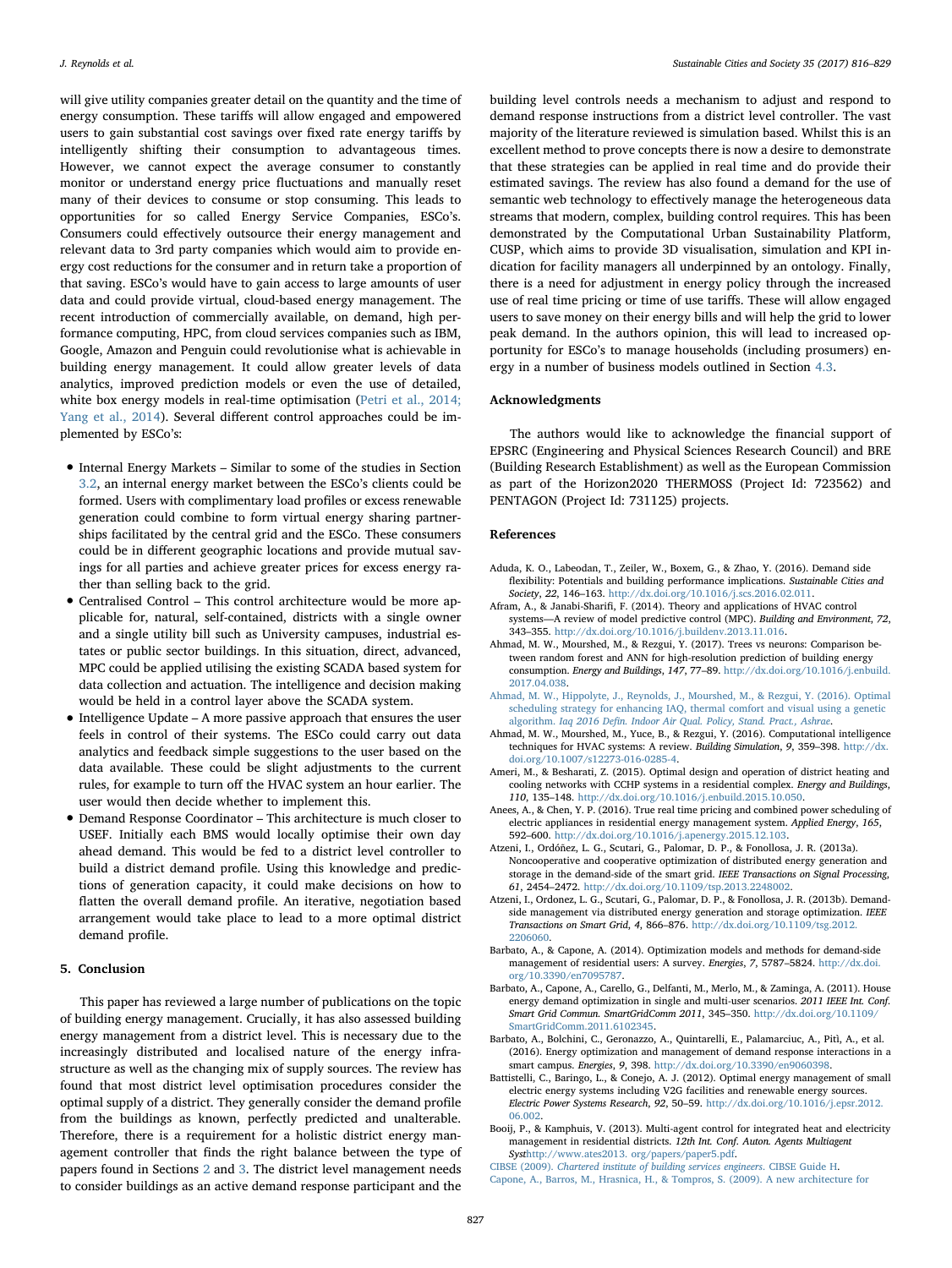[reduction of energy consumption of home appliances.](http://refhub.elsevier.com/S2210-6707(17)30135-X/sbref0080) TOWARDS eENVIRONMENT, [European conference of the Czech Presidency of the Council of the EU 2009](http://refhub.elsevier.com/S2210-6707(17)30135-X/sbref0080).

- <span id="page-12-21"></span>Chae, Y. T., Horesh, R., Hwang, Y., & Lee, Y. M. (2016). Artificial neural network model for forecasting sub-hourly electricity usage in commercial buildings. Energy and Buildings, 111, 184–194. <http://dx.doi.org/10.1016/j.enbuild.2015.11.045>.
- <span id="page-12-40"></span>Chai, B., Chen, J., Yang, Z., & Zhang, Y. (2014). Demand response management with multiple utility companies: A two-level game approach. IEEE Transactions on Smart Grid, 5, 722–731. <http://dx.doi.org/10.1109/tsg.2013.2295024>.
- <span id="page-12-11"></span>[Chen, C., Wang, J., Heo, Y., & Kishore, S. \(2013\). MPC-based appliance scheduling for](http://refhub.elsevier.com/S2210-6707(17)30135-X/sbref0095) [residential building energy management controller.](http://refhub.elsevier.com/S2210-6707(17)30135-X/sbref0095) IEEE Transactions on Smart Grid, 4[, 1401](http://refhub.elsevier.com/S2210-6707(17)30135-X/sbref0095)–1410.
- <span id="page-12-34"></span>Clastres, C., Ha Pham, T. T., Wurtz, F., & Bacha, S. (2010). Ancillary services and optimal household energy management with photovoltaic production. Energy, 35, 55–64. [http://dx.doi.org/10.1016/j.energy.2009.08.025.](http://dx.doi.org/10.1016/j.energy.2009.08.025)
- <span id="page-12-10"></span>DECC (2014). [Smart metering implementation programme: Third annual report on the roll-out](http://refhub.elsevier.com/S2210-6707(17)30135-X/sbref0105) [of smart meters](http://refhub.elsevier.com/S2210-6707(17)30135-X/sbref0105).
- <span id="page-12-9"></span>[De Paola, A., Ortolani, M., Re, G. L. O., Anastasi, G., & Das, S. K. \(2014\). Intelligent](http://refhub.elsevier.com/S2210-6707(17)30135-X/sbref0110) [management systems for energy e](http://refhub.elsevier.com/S2210-6707(17)30135-X/sbref0110)fficiency in buildings: A survey. ACM Computing [Surveys](http://refhub.elsevier.com/S2210-6707(17)30135-X/sbref0110), 47, 1–38.
- <span id="page-12-39"></span>[De Ridder, F., Hommelberg, M., & Peeters, E. \(2009\). Four potential business cases for](http://refhub.elsevier.com/S2210-6707(17)30135-X/sbref0115) demand side integration. [6th Int. Conf. Eur. Energy Mark., IEEE](http://refhub.elsevier.com/S2210-6707(17)30135-X/sbref0115) (pp. 1-6).
- <span id="page-12-33"></span>[Deng, R., Yang, Z., & Chen, J. \(2014\). Load scheduling with price uncertainty and tem](http://refhub.elsevier.com/S2210-6707(17)30135-X/sbref0120)[porally-coupled constraints in smart grids.](http://refhub.elsevier.com/S2210-6707(17)30135-X/sbref0120) IEEE Transactions on Power Systems, 29, 2823–[2834](http://refhub.elsevier.com/S2210-6707(17)30135-X/sbref0120).
- Di Somma, M., Yan, B., Bianco, N., Graditi, G., Luh, P. B., Mongibello, L., et al. (2015). Operation optimization of a distributed energy system considering energy costs and exergy efficiency. Energy Conversion and Management, 103, 739-751. [http://dx.doi.](http://dx.doi.org/10.1016/j.enconman.2015.07.009) [org/10.1016/j.enconman.2015.07.009.](http://dx.doi.org/10.1016/j.enconman.2015.07.009)
- <span id="page-12-54"></span>[Dorri, A., Kanhere, S. S., Jurdak, R., & Gauravaram, P. \(2017\). Blockchain for IoT security](http://refhub.elsevier.com/S2210-6707(17)30135-X/sbref0130) [and privacy: The case study of a smart home.](http://refhub.elsevier.com/S2210-6707(17)30135-X/sbref0130) 2nd IEEE Work. Secur. Priv. Trust Internet **[Things](http://refhub.elsevier.com/S2210-6707(17)30135-X/sbref0130)**
- <span id="page-12-20"></span>Doukas, H., Patlitzianas, K. D., Iatropoulos, K., & Psarras, J. (2007). Intelligent building energy management system using rule sets. Building and Environment, 42, 3562–3569. <http://dx.doi.org/10.1016/j.buildenv.2006.10.024>.
- <span id="page-12-46"></span>[Duce, E., Musetti, A., Belziti, D., Beach, T., Gluhak, A. D., Nalesso, M., et al. \(2014\). WThe](http://refhub.elsevier.com/S2210-6707(17)30135-X/sbref0140) [ISDOM project for smart water monitoring using advanced ICT equipment, data and](http://refhub.elsevier.com/S2210-6707(17)30135-X/sbref0140) tools. [Water Ideas 22](http://refhub.elsevier.com/S2210-6707(17)30135-X/sbref0140)–24 October (pp. 1–10).
- <span id="page-12-51"></span>Ductor, S., Gil-Quijano, J.-J., Stefanovitch, N., & Mele, P. R. (2015). GRENAD, a modular and generic smart-grid framework. In: Proc. Fed. Conf. Comput. Sci. Inf. Syst, 1781–1792. <http://dx.doi.org/10.15439/2015F310>.
- <span id="page-12-24"></span>Erickson, V. L., & Cerpa, A. E. (2010). Occupancy based demand response HVAC control strategy. In: Proc. 2nd ACM Work. Embed. Sens. Syst. Energy-Efficiency Build.—BuildSys' 10, 7. [http://dx.doi.org/10.1145/1878431.1878434.](http://dx.doi.org/10.1145/1878431.1878434)
- <span id="page-12-43"></span>Escrivá-Escrivá, G., Segura-Heras, I., & Alcázar-Ortega, M. (2010). Application of an energy management and control system to assess the potential of different control strategies in HVAC systems. Energy and Buildings, 42, 2258–2267. [http://dx.doi.org/](http://dx.doi.org/10.1016/j.enbuild.2010.07.023) [10.1016/j.enbuild.2010.07.023.](http://dx.doi.org/10.1016/j.enbuild.2010.07.023)
- <span id="page-12-0"></span>[European Parliament \(2010\). Directive 2010/31/EU of the European Parliament and of](http://refhub.elsevier.com/S2210-6707(17)30135-X/sbref0160) [the council on the energy performance of buildings.](http://refhub.elsevier.com/S2210-6707(17)30135-X/sbref0160) Official Journal of the European [Union](http://refhub.elsevier.com/S2210-6707(17)30135-X/sbref0160), 53, 40.
- <span id="page-12-38"></span>[Fanti, M. P., Member, S., Mangini, A. M., Roccotelli, M., & Ukovich, W. \(2015\). A district](http://refhub.elsevier.com/S2210-6707(17)30135-X/sbref0165) [energy management based on thermal comfort satisfaction and real-time power](http://refhub.elsevier.com/S2210-6707(17)30135-X/sbref0165) balancing. [IEEE Transactions on Automation Science and Engineering](http://refhub.elsevier.com/S2210-6707(17)30135-X/sbref0165), 12, 1271–1284.
- <span id="page-12-16"></span>Ferreira, P. M., Silva, S. M., & Ruano, A. E. (2012). Energy savings in HVAC systems using discrete model-based predictive control. IEEE World Congr. Comput. Intell. (pp. 1–8). . [http://dx.doi.org/10.1109/IJCNN.2012.6252538.](http://dx.doi.org/10.1109/IJCNN.2012.6252538)
- <span id="page-12-17"></span>Figueiredo, J., & Sá da Costa, J. (2012). A SCADA system for energy management in intelligent buildings. Energy and Buildings, 49, 85–98. [http://dx.doi.org/10.1016/j.](http://dx.doi.org/10.1016/j.enbuild.2012.01.041) [enbuild.2012.01.041.](http://dx.doi.org/10.1016/j.enbuild.2012.01.041)
- <span id="page-12-25"></span>Fong, K. F., Hanby, V. I., & Chow, T. T. (2006). HVAC system optimization for energy management by evolutionary programming. Energy and Buildings, 38, 220–231. <http://dx.doi.org/10.1016/j.enbuild.2005.05.008>.
- <span id="page-12-26"></span>Fong, K. F., Hanby, V. I., & Chow, T. T. (2009). System optimization for HVAC energy management using the robust evolutionary algorithm. Applied Thermal Engineering, 29, 2327–2334. [http://dx.doi.org/10.1016/j.applthermaleng.2008.11.019.](http://dx.doi.org/10.1016/j.applthermaleng.2008.11.019)
- <span id="page-12-6"></span>Gils, H. C. (2014). Assessment of the theoretical demand response potential in Europe. Energy, 67, 1–18. [http://dx.doi.org/10.1016/j.energy.2014.02.019.](http://dx.doi.org/10.1016/j.energy.2014.02.019)
- <span id="page-12-41"></span>Gkatzikis, L., Koutsopoulos, I., & Salonidis, T. (2013). The role of aggregators in smart grid demand response markets. IEEE Journal on Selected Areas in Communications, 31, 1247–1257. [http://dx.doi.org/10.1109/JSAC.2013130708.](http://dx.doi.org/10.1109/JSAC.2013130708)
- <span id="page-12-23"></span>Gouda, M. M., Danaher, S., & Underwood, C. P. (2001). Thermal comfort based fuzzy logic controller. Building Services Engineering Research and Technology, 22, 237–253. <http://dx.doi.org/10.1177/014362440102200403>.
- <span id="page-12-35"></span>Gruber, J. K., Huerta, F., Matatagui, P., & Prodanovic, M. (2015). Advanced building energy management based on a two-stage receding horizon optimization. Applied Energy, 160, 194–205. [http://dx.doi.org/10.1016/j.apenergy.2015.09.049.](http://dx.doi.org/10.1016/j.apenergy.2015.09.049)
- <span id="page-12-2"></span>Guan, X., Xu, Z., & Jia, Q. (2010). Energy-efficient buildings facilitated by microgrid. IEEE Transactions on Smart Grid, 1, 243–252. [http://dx.doi.org/10.1109/tsg.2010.](http://dx.doi.org/10.1109/tsg.2010.2083705) [2083705.](http://dx.doi.org/10.1109/tsg.2010.2083705)
- <span id="page-12-32"></span>Hatami, S., & Pedram, M. (2010). Minimizing the electricity bill of cooperative users under a quasi-dynamic pricing model. 2010 First IEEE Int. Conf. Smart Grid Commun., IEEE, 421–426. [http://dx.doi.org/10.1109/SMARTGRID.2010.5622080.](http://dx.doi.org/10.1109/SMARTGRID.2010.5622080)
- <span id="page-12-47"></span>[Hippolyte, J. L., Howell, S., Yuce, B., & Mourshed, M. \(2016\). Ontology-based demand](http://refhub.elsevier.com/S2210-6707(17)30135-X/sbref0220)side fl[exibility management in smart grids using a multi-agent system.](http://refhub.elsevier.com/S2210-6707(17)30135-X/sbref0220) Second Int. [Smart Cities Conf. IEEE](http://refhub.elsevier.com/S2210-6707(17)30135-X/sbref0220).
- <span id="page-12-48"></span>[Howell, S., Hippolyte, J., Jayan, B., Reynolds, J., & Rezgui, Y. \(2016\). Web-based 3D](http://refhub.elsevier.com/S2210-6707(17)30135-X/sbref0225)

[Urban Decision Support through Intelligent and Interoperable Services.](http://refhub.elsevier.com/S2210-6707(17)30135-X/sbref0225) Second Int. [Smart Cities Conf. IEEE](http://refhub.elsevier.com/S2210-6707(17)30135-X/sbref0225).

- <span id="page-12-1"></span>Hu, M., Weir, J. D., & Wu, T. (2012). Decentralized operation strategies for an integrated building energy system using a memetic algorithm. European Journal of Operational Research, 217, 185–197. [http://dx.doi.org/10.1016/j.ejor.2011.09.008.](http://dx.doi.org/10.1016/j.ejor.2011.09.008)
- <span id="page-12-36"></span>[Hu, J., Zhu, J., & Guerrero, J. M. \(2014\). Model predictive control of smart microgrids.](http://refhub.elsevier.com/S2210-6707(17)30135-X/sbref0235) [17th Int. Conf. Electr. Mach. Syst.](http://refhub.elsevier.com/S2210-6707(17)30135-X/sbref0235) 2815–2820.
- <span id="page-12-55"></span>Ipakchi, A. (2011). Demand side and distributed resource management—A transactive solution. IEEE Power & Energy Society General Meeting, 1–8. [http://dx.doi.org/10.](http://dx.doi.org/10.1109/PES.2011.6039272) [1109/PES.2011.6039272.](http://dx.doi.org/10.1109/PES.2011.6039272)
- <span id="page-12-37"></span>Jayan, B., Li, H., Rezgui, Y., Hippolyte, J.-L., & Howell, S. (2016). An analytical optimization model for holistic multiobjective district energy management—A case study approach. International Journal of Modeling and Optimization, 6, 156–165. [http://dx.](http://dx.doi.org/10.7763/IJMO.2016.V6.521) [doi.org/10.7763/IJMO.2016.V6.521.](http://dx.doi.org/10.7763/IJMO.2016.V6.521)
- <span id="page-12-50"></span>Joumaa, H., Ploix, S., Abras, S., & De Oliveira, G. (2011). A MAS integrated into home automation system, for the resolution of power management problem in smart homes. Energy Procedia, 6, 786–794. [http://dx.doi.org/10.1016/j.egypro.2011.05.](http://dx.doi.org/10.1016/j.egypro.2011.05.089) [089](http://dx.doi.org/10.1016/j.egypro.2011.05.089).
- <span id="page-12-52"></span>Jun, Z. J. Z., Jie, W. J. W., Jun-feng, L. J. L., La-mei, G. L. G., & Min, L. M. L. (2008). An agent-based approach to renewable energy management in eco-building. IEEE International Conference on Sustainable Energy Technologies, 46–50. [http://dx.doi.org/](http://dx.doi.org/10.1109/ICSET. 2008.4746970) [10.1109/ICSET. 2008.4746970](http://dx.doi.org/10.1109/ICSET. 2008.4746970).
- <span id="page-12-42"></span>[Kamiyoshi, Y., Mine, G., & Nishi, H. \(2010\). Construction of energy measurement system](http://refhub.elsevier.com/S2210-6707(17)30135-X/sbref0260) [in a university for cluster energy management.](http://refhub.elsevier.com/S2210-6707(17)30135-X/sbref0260) IECON – 36th Annu Conf. IEEE Ind. [Electron. Soc.](http://refhub.elsevier.com/S2210-6707(17)30135-X/sbref0260) (pp. 2423–2429).
- <span id="page-12-45"></span>Keirstead, J., Samsatli, N., & Shah, N. (2010). Syncity: An integrated tool kit for urban energy systems modelling. Energy Efficient Cities: Assessment Tools and Benchmarking Practices, 21. [http://dx.doi.org/10.1596/978-0-8213-8104-5.](http://dx.doi.org/10.1596/978-0-8213-8104-5)
- <span id="page-12-30"></span>Kim, W., Jeon, Y., & Kim, Y. (2016). Simulation-based optimization of an integrated daylighting and HVAC system using the design of experiments method. Applied Energy, 162, 666–674. [http://dx.doi.org/10.1016/j.apenergy.2015.10.153.](http://dx.doi.org/10.1016/j.apenergy.2015.10.153)
- <span id="page-12-5"></span>Koirala, B. P., Koliou, E., Friege, J., Hakvoort, R. A., & Herder, P. M. (2016). Energetic communities for community energy: A review of key issues and trends shaping integrated community energy systems. Renewable and Sustainable Energy Reviews, 56, 722–744. <http://dx.doi.org/10.1016/j.rser.2015.11.080>.
- <span id="page-12-44"></span>Kolokotsa, D., Gobakis, K., Papantoniou, S., Georgatou, C., Kampelis, N., Kalaitzakis, K., et al. (2016). Development of a web based energy management system for University Campuses: The CAMP-IT platform. Energy and Buildings, 123, 119–135. [http://dx.doi.](http://dx.doi.org/10.1016/j.enbuild.2016.04.038) [org/10.1016/j.enbuild.2016.04.038](http://dx.doi.org/10.1016/j.enbuild.2016.04.038).
- <span id="page-12-4"></span>Kolokotsa, D. (2016). The role of smart grids in the building sector. Energy and Buildings, 116, 703–708. <http://dx.doi.org/10.1016/j.enbuild.2015.12.033>.
- <span id="page-12-29"></span>Komareji, M., Stoustrup, J., Rasmussen, H., Bidstrup, N., Svendsen, P., & Nielsen, F. (2008). Optimal model-based control in hvac systems. Am. Control Conf. (pp. 1443– 1448). . <http://dx.doi.org/10.1109/CCA.2009.5280724>.
- <span id="page-12-8"></span>Kumar, P., Martani, C., Morawska, L., Norford, L., Choudhary, R., Bell, M., et al. (2016). Indoor air quality and energy management through real-time sensing in commercial buildings. Energy and Buildings, 111, 145–153. [http://dx.doi.org/10.1016/j.enbuild.](http://dx.doi.org/10.1016/j.enbuild.2015.11.037) [2015.11.037](http://dx.doi.org/10.1016/j.enbuild.2015.11.037).
- <span id="page-12-12"></span>Kwadzogah, R., Zhou, M., Li, S., & Member, S. (2013). Model predictive control for HVAC systems—A review. IEEE Int. Conf. Autom. Sci. Eng. 442–447. [http://dx.doi.org/10.](http://dx.doi.org/10.1109/CoASE.2013.6654072) [1109/CoASE.2013.6654072.](http://dx.doi.org/10.1109/CoASE.2013.6654072)
- <span id="page-12-49"></span>Lagorse, J., Paire, D., & Miraoui, A. (2010). A multi-agent system for energy management of distributed power sources. Renewable Energy, 35, 174–182. [http://dx.doi.org/10.](http://dx.doi.org/10.1016/j.renene.2009.02.029) [1016/j.renene.2009.02.029](http://dx.doi.org/10.1016/j.renene.2009.02.029).
- <span id="page-12-53"></span>Lasseter, R. H. (2011). Smart distribution: Coupled microgrids. In: Proc. IEEE. 99, 1074–1082. [http://dx.doi.org/10.1109/JPROC.2011.2114630.](http://dx.doi.org/10.1109/JPROC.2011.2114630)
- <span id="page-12-19"></span>Lee, K. H., & Braun, J. E. (2008). Model-based demand-limiting control of building thermal mass. Building and Environment, 43, 1633-1646. [http://dx.doi.org/10.1016/](http://dx.doi.org/10.1016/j.buildenv.2007.10.009) [j.buildenv.2007.10.009.](http://dx.doi.org/10.1016/j.buildenv.2007.10.009)
- <span id="page-12-7"></span>Lee, D., & Cheng, C.-C. (2016). Energy savings by energy management systems: A review. Renewable and Sustainable Energy Reviews, 56, 760–777. [http://dx.doi.org/10.1016/j.](http://dx.doi.org/10.1016/j.rser.2015.11.067) [rser.2015.11.067.](http://dx.doi.org/10.1016/j.rser.2015.11.067)
- <span id="page-12-18"></span>Lee, Y. M., Horesh, R., & Liberti, L. (2015). Optimal HVAC control as demand response with on-site energy storage and generation system. Energy Procedia, 78, 2106–2111. <http://dx.doi.org/10.1016/j.egypro.2015.11.253>.
- <span id="page-12-13"></span>Li, X., & Wen, J. (2014). Review of building energy modeling for control and operation. Renewable and Sustainable Energy Reviews, 37, 517–537. [http://dx.doi.org/10.1016/j.](http://dx.doi.org/10.1016/j.rser.2014.05.056) [rser.2014.05.056.](http://dx.doi.org/10.1016/j.rser.2014.05.056)
- <span id="page-12-22"></span>Liang, [J., & Du, R. \(2005\). Thermal comfort control based on neural network for hvac](http://refhub.elsevier.com/S2210-6707(17)30135-X/sbref0335) application. [IEEE Conf. Control Appl.](http://refhub.elsevier.com/S2210-6707(17)30135-X/sbref0335) (pp. 819–824).
- <span id="page-12-3"></span>[Lins, C., Williamson, L., Leitner, S., & Teske, S. \(2014\).](http://refhub.elsevier.com/S2210-6707(17)30135-X/sbref0340) The first decade: 2004–2014, 10 [years of renewable energy progress](http://refhub.elsevier.com/S2210-6707(17)30135-X/sbref0340). 9783981593440.
- <span id="page-12-28"></span>Lu, L., Cai, W., Xie, L., Li, S., & Soh, Y. C. (2005). HVAC system optimization – In-building section. Energy and Buildings, 37, 11–22. [http://dx.doi.org/10.1016/j.enbuild.2003.](http://dx.doi.org/10.1016/j.enbuild.2003.12.007) [12.007](http://dx.doi.org/10.1016/j.enbuild.2003.12.007).
- <span id="page-12-15"></span>Ma, J., Qin, S. J., Li, B., & Salsbury, T. (2011). Economic model predictive control for building energy systems. ISGT 2011, IEEE (pp. 1–6). . [http://dx.doi.org/10.1109/](http://dx.doi.org/10.1109/ISGT.2011.5759140) [ISGT.2011.5759140](http://dx.doi.org/10.1109/ISGT.2011.5759140).
- <span id="page-12-27"></span>Ma, Y., Borrelli, F., Hencey, B., Coffey, B., Bengea, S., & Haves, P. (2012). Model predictive control for the operation of building cooling systems. IEEE Transactions on Control Systems Technology, 20, 5106–5111. [http://dx.doi.org/10.1109/ACC.2010.](http://dx.doi.org/10.1109/ACC.2010.5530468) [5530468.](http://dx.doi.org/10.1109/ACC.2010.5530468)
- <span id="page-12-14"></span>Mahendra, S., Stéphane, P., & Frederic, W. (2015). Modeling for Reactive Building Energy Management. Energy Procedia, 83, 207–215. [http://dx.doi.org/10.1016/j.egypro.](http://dx.doi.org/10.1016/j.egypro.2015.12.175) [2015.12.175](http://dx.doi.org/10.1016/j.egypro.2015.12.175).
- <span id="page-12-31"></span>Marzband, M., Sumper, A., Ruiz-Alvarez, A., Luis Dominguez-Garcia, J., & Tomoiaga, B.